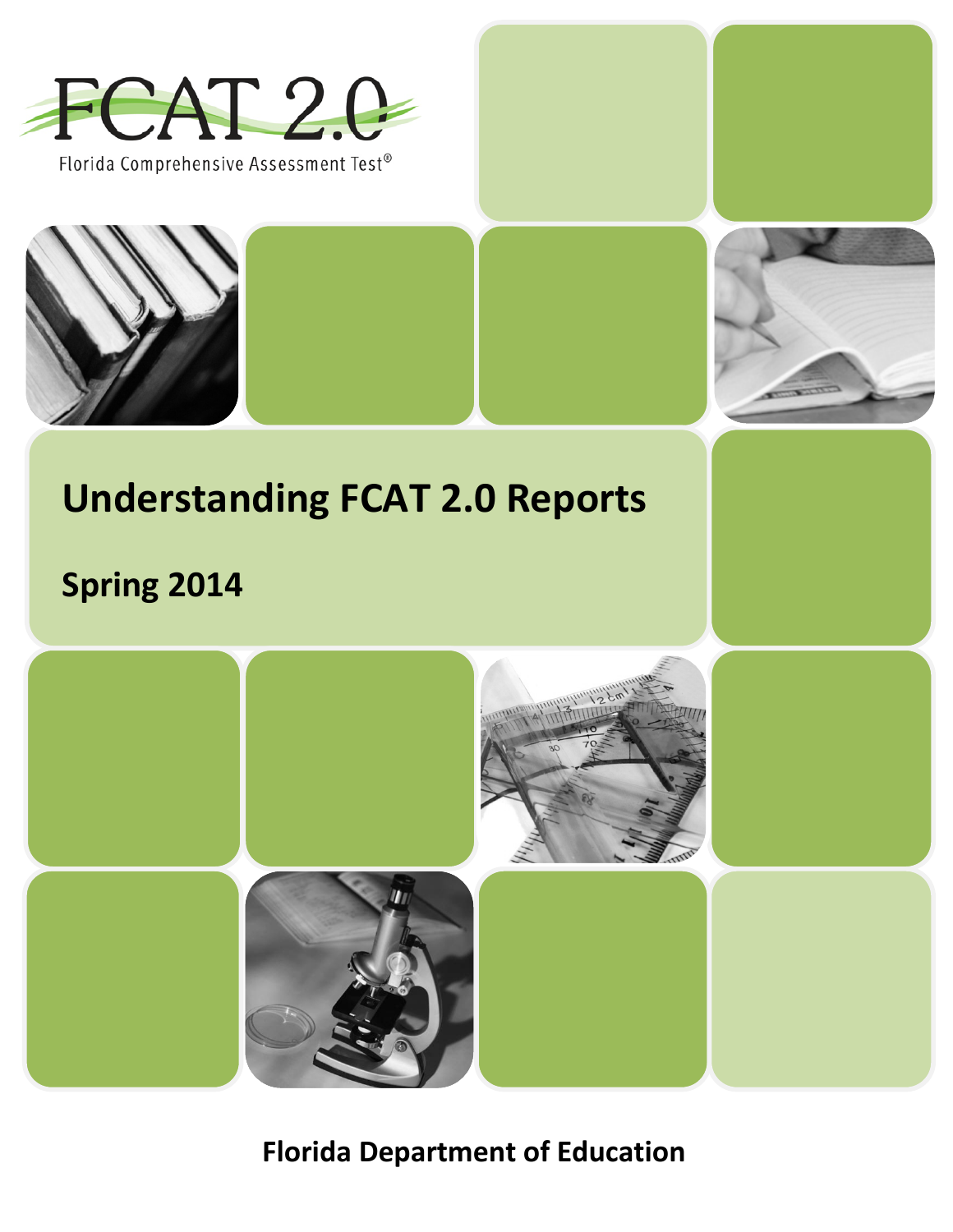## **Copyright Statement for this Office of Assessment Publication**

Authorization for reproduction of this document is hereby granted to persons acting in an official capacity within the Uniform System of Public K-12 Schools as defined in Section 1000.01(4), Florida Statutes. This copyright notice must be included in all copies.

All trademarks and trade names found in this publication are the property of their respective owners.

This publication is provided by the Florida Department of Education to Florida public schools free of charge and is not intended for resale.

Permission is NOT granted for distribution or reproduction outside the Uniform System of Public K-12 Schools or for commercial distribution of the copyrighted materials without written authorization from the Florida Department of Education. Questions regarding use of these copyrighted materials should be sent to the following:

> Office of Assessment Florida Department of Education 325 West Gaines Street, Suite 414 Tallahassee, Florida 32399-0400

> > Copyright © 2014 State of Florida Department of State

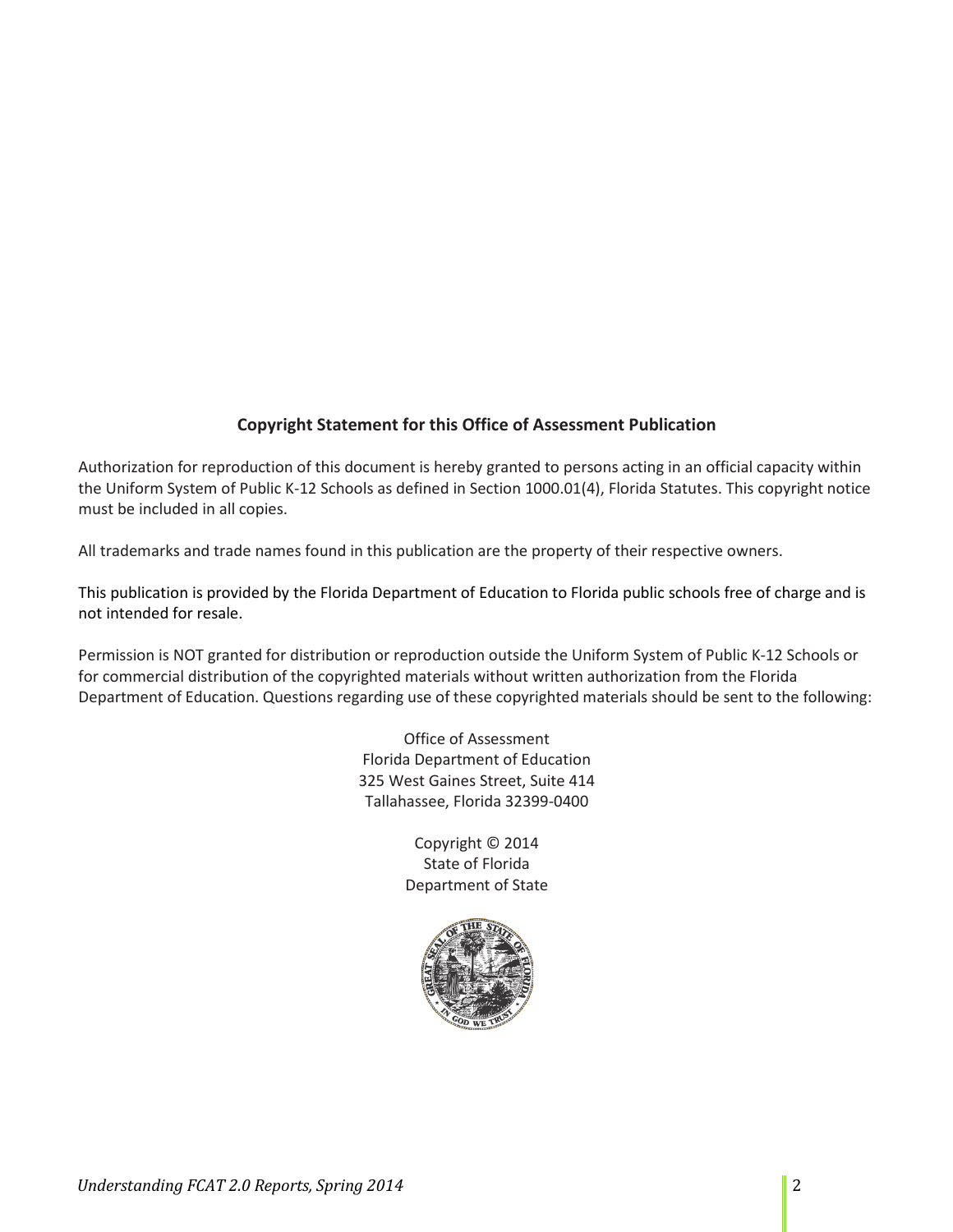## **Table of Contents**

<span id="page-2-0"></span>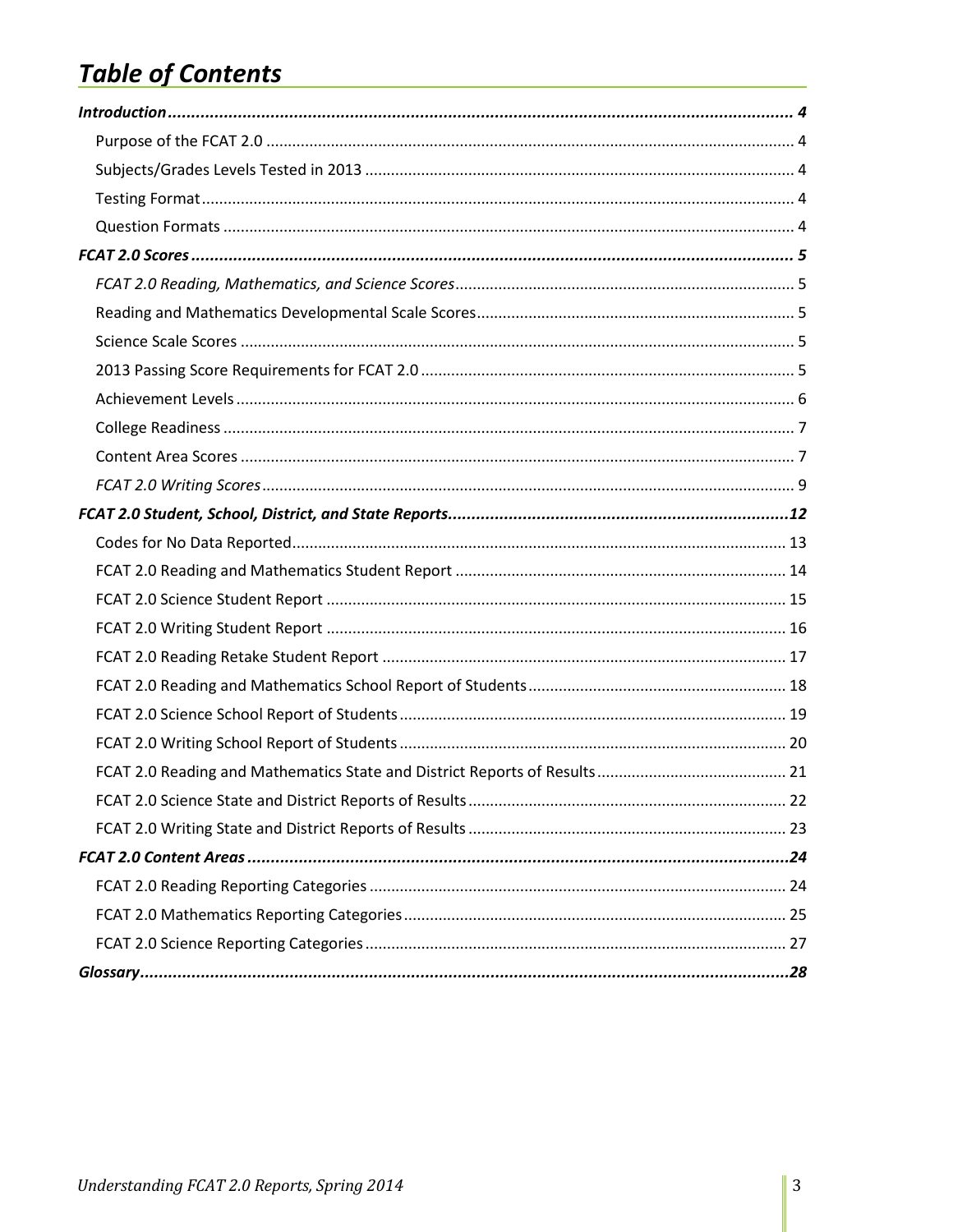## *Introduction*

This booklet has been prepared to help you understand the reports for the Florida Comprehensive Assessment Test® 2.0 (FCAT 2.0). It includes explanations of the reports, a glossary of the terms used in these reports, and information about the *Next Generation Sunshine State Standards* **(NGSSS)** content assessed on the FCAT 2.0. The explanations provided for the sample reports apply to all grade levels except where otherwise noted. Information regarding FCAT Mathematics Retake reports may be accessed in the 2009 edition of *Understanding FCAT Reports*, which is posted a[t http://fcat.fldoe.org/fcatUnderstandReports.asp.](http://fcat.fldoe.org/fcatUnderstandReports.asp)

Note: Terms defined in the glossary are cross-referenced and appear in **bold text** the first time they are referenced in a paragraph.

## <span id="page-3-0"></span>**Purpose of the FCAT 2.0**

The Florida Department of Education (FDOE) has fully transitioned from the FCAT to the FCAT 2.0 to align with the current student academic content standards. The FCAT 2.0 measures student achievement of the **NGSSS** in reading, mathematics, science, and writing. The transition began in 2011 with FCAT 2.0 Reading and Mathematics, continued in 2012 with the administration of FCAT 2.0 Science, and was complete with the administration of the Spring 2013 FCAT 2.0 Writing assessment.

## <span id="page-3-1"></span>**Subjects/Grade Levels Tested in 2014**

- FCAT 2.0 Reading—Grades 3-10 and Retake
- FCAT 2.0 Mathematics—Grades 3-8
- FCAT 2.0 Science—Grades 5 and 8
- FCAT 2.0 Writing—Grades 4, 8, and 10
- FCAT Mathematics Retake

Most students, including English language learner (ELL) and exceptional student education (ESE) students, enrolled in the tested grade levels participate in the FCAT 2.0 administration. Administration accommodations are provided to eligible ELL and ESE students.

*Note: In accordance with Section 1008.22(3)(b)1., Florida Statutes, "Middle grades students enrolled in Algebra I or geometry must take the statewide, standardized EOC assessment for those courses and are not required to take the corresponding grade-level FCAT."*

## <span id="page-3-2"></span>**Testing Format**

Florida's statewide assessment program is transitioning to **computer-based testing**. Select grades and subjects will transition from paper-based tests to computer-based tests each year. In 2014, Grades 6, 7, 8, 9, and 10 FCAT 2.0 Reading, Grades 5 and 6 FCAT 2.0 Mathematics, and the FCAT 2.0 Reading Retake are computer-based tests. All other 2014 FCAT 2.0 assessments are paper-based tests.

Accommodated test forms (i.e., large print, braille, and one-item-per-page), including regular print paper-based versions of computer-based tests, are provided for students with disabilities who require allowable accommodations, as specified in their Individual Educational Plans (IEPs) or Section 504 plans.

## <span id="page-3-3"></span>**Question Formats**

- **Selected-response** questions appear at all grade levels on FCAT 2.0 Reading, Mathematics, and Science. Students choose the best answer from four answer choices.
- **Gridded-response** and **fill-in response** questions appear on FCAT 2.0 Mathematics assessments in grades 4-8. Students enter their answers on response grids or type their answers in answer boxes.
- The essay **prompt** is a performance task on FCAT 2.0 Writing that requires students to apply their writing skills by writing a draft response to an assigned topic. Grade 4 students respond to a prompt that asks them to either explain (**expository writing**) or tell a story (**narrative writing**). Students in grades 8 and 10 respond to a prompt that asks them to either explain (expository writing) or persuade (**persuasive writing**).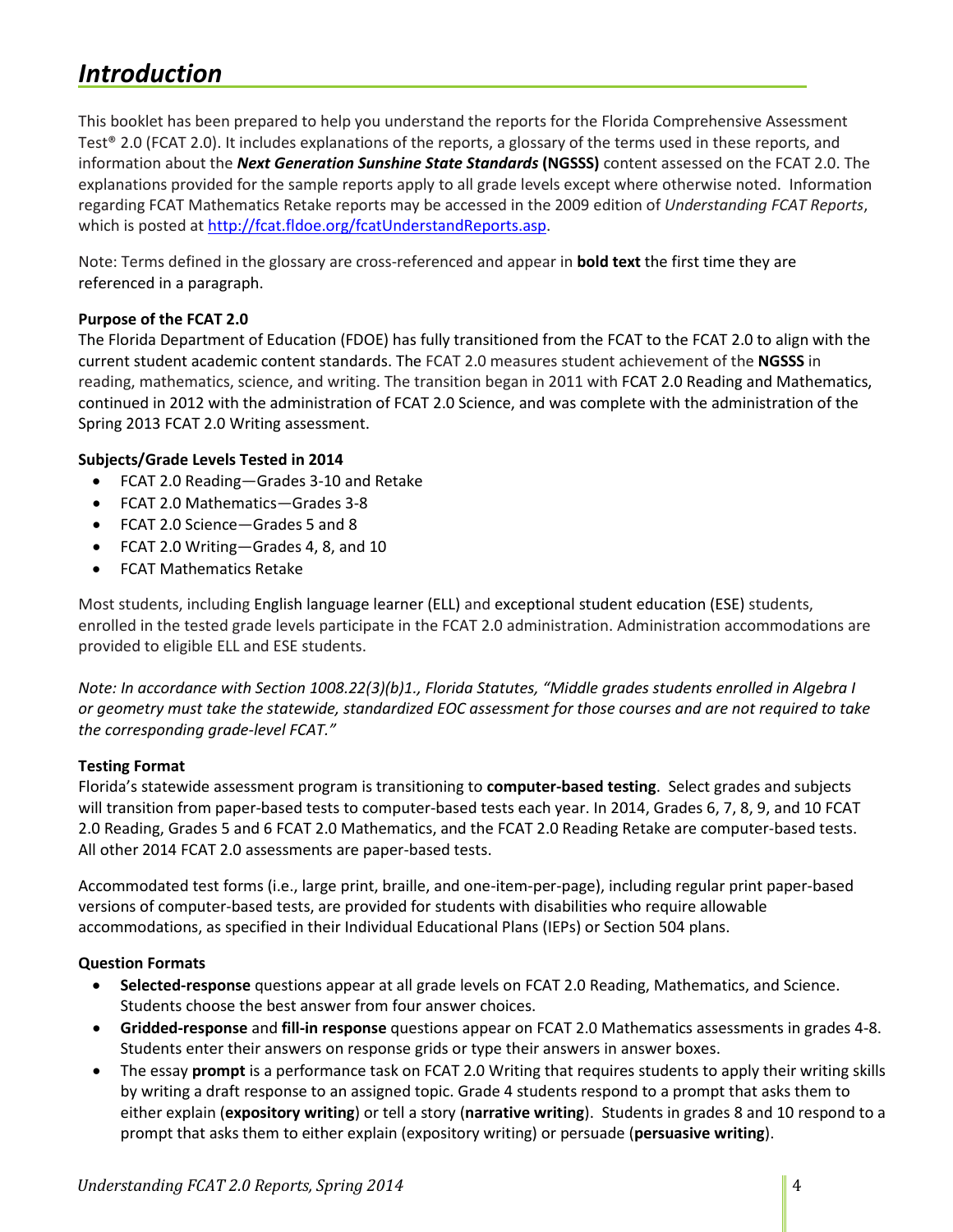## <span id="page-4-0"></span>*FCAT 2.0 Scores*

FCAT 2.0 results are reported in several formats. Reports are distributed to students, schools, and districts. Table 7 provides a list of FCAT 2.0 reports, the grade levels at which each report is provided, and the page number on which each report is described. Information about **FCAT 2.0 scores** and reports is also available on the FCAT 2.0 website a[t http://fcat.fldoe.org/fcat2/.](http://fcat.fldoe.org/fcat2/)

## <span id="page-4-1"></span>*FCAT 2.0 Reading, Mathematics, and Science Scores*

## <span id="page-4-2"></span>**Reading and Mathematics Developmental Scale Scores**

**Developmental Scale Scores (DSS**) allow for comparison of student academic progress over time in a particular subject by linking assessment results at adjacent grades together. During the fall of 2011, a vertical scaling study was conducted for FCAT 2.0 Reading and Mathematics so that performance could be compared across all grade levels as it was for the FCAT. The developmental score scales that were established range from 140 to 302 for FCAT 2.0 Reading and from 140 to 298 for FCAT 2.0 Mathematics. The **scale score** range for each FCAT 2.0 Reading and Mathematics **Achievement Level** is provided in Tables 1 and 2. A parental guide for understanding developmental scale scores is available a[t http://fcat.fldoe.org/fcat2/pdf/pidss-final.pdf.](http://fcat.fldoe.org/fcat2/pdf/pidss-final.pdf)

In Spring 2011, prior to the vertical scaling study, FCAT 2.0 Reading and Mathematics scores were reported as **FCAT Equivalent DSS** in order to maintain consistent expectations for student performance during the transition year. Some 2014 FCAT 2.0 Reading and Mathematics reports contain historical score information. Because a different scale was used to report Spring 2011 FCAT 2.0 Reading and Mathematics scores, the converted 2011 score is being provided on the reports for students who tested in 2011 so that students, parents, and schools are able to see what the score would have been if the FCAT 2.0 **score scale** had been implemented at that time. This allows students, parents, and schools to monitor growth on the developmental score scale over time.

#### <span id="page-4-3"></span>**Science Scale Scores**

The FCAT 2.0 Science score scales range from 140 to 260 for both grades 5 and 8. The **scale score** range for each FCAT 2.0 Science **Achievement Level** is provided in Table 3.

## <span id="page-4-4"></span>**2014 Student Progression and Passing Score Requirements for FCAT 2.0**

- Students in grade 3 must achieve an FCAT 2.0 Reading score in **Achievement Level** 2 or higher, or show good cause, to be eligible for promotion to grade 4.
- Students who entered grade 9 in the 2010-11 school year and beyond must score in **Achievement Level** 3 or above on the Grade 10 FCAT 2.0 Reading for graduation purposes. Students who entered grade 9 in the 2009-10 school year qualify for an alternative passing score of 241 or above on the FCAT 2.0 Reading Retake for graduation purposes (this score is equivalent to an **FCAT Equivalent DSS** of 1926 on the 2011 Grade 10 FCAT 2.0 Reading). This group of students must also score an FCAT Mathematics **DSS** of 1889 (**scale score** of 300) or above or earn a concordant score on the SAT or ACT for graduation purposes.

For information about graduation options pertaining to the FCAT 2.0, consult the *Graduation Requirements for Florida's Statewide Assessments* document posted at [http://fcat.fldoe.org/pdf/fcatpass.pdf.](http://fcat.fldoe.org/pdf/fcatpass.pdf) This document also provides information pertaining to students who entered grade 9 in the 2008-09 school year or prior.

• Pursuant to Senate Bill 1076, which was passed during the 2013 legislative session, the State Board of Education established passing scores for each FCAT 2.0 assessment on January 21, 2014. The passing score on FCAT 2.0 Reading, Mathematics, and Science assessments and each Florida EOC Assessment is the minimum score in Achievement Level 3, and the passing score on FCAT 2.0 Writing is a score point of 3.5. These passing standards are consistent with the current proficiency standards used for Florida's accountability system.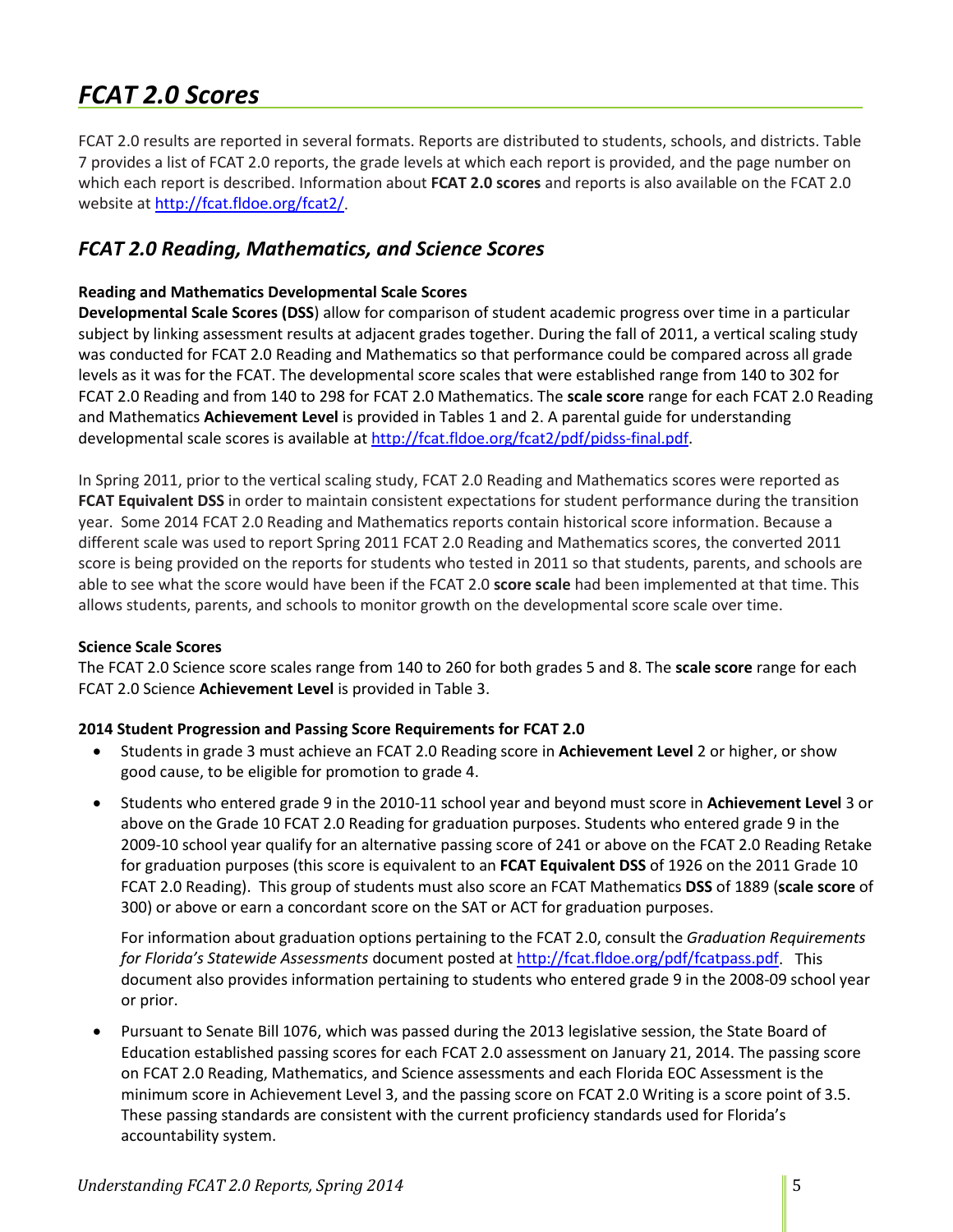#### <span id="page-5-0"></span>**Achievement Levels**

**Achievement Levels** describe the level of success a student has achieved with the content assessed. Achievement Levels range from 1 (lowest) to 5 (highest). To be considered on grade level, students must achieve Level 3 or higher. Level 3 indicates satisfactory performance. The State Board has established the minimum score in Achievement Level 3 as the passing score for all FCAT 2.0 Reading, Mathematics, and Science assessments.

The following **Achievement Level** Policy Definitions apply to FCAT 2.0 Reading, Mathematics, and Science:

| Level 5 | Students at this level demonstrate mastery of the most challenging content of the Next<br><b>Generation Sunshine State Standards.</b>                      |
|---------|------------------------------------------------------------------------------------------------------------------------------------------------------------|
| Level 4 | Students at this level demonstrate an above satisfactory level of success with the challenging<br>content of the Next Generation Sunshine State Standards. |
| Level 3 | Students at this level demonstrate a satisfactory level of success with the challenging content of<br>the Next Generation Sunshine State Standards.        |
| Level 2 | Students at this level demonstrate a below satisfactory level of success with the challenging<br>content of the Next Generation Sunshine State Standards.  |
| Level 1 | Students at this level demonstrate an inadequate level of success with the challenging content of<br>the Next Generation Sunshine State Standards.         |

Tables 1 – 3 list the score scale ranges for FCAT 2.0 Reading, Mathematics, and Science **Achievement Levels**, by grade level.

| Grade            | Level 1 | Level 2 | Level 3 | Level 4 | Level 5 |
|------------------|---------|---------|---------|---------|---------|
| 3                | 140-181 | 182-197 | 198-209 | 210-226 | 227-260 |
| $\boldsymbol{4}$ | 154-191 | 192-207 | 208-220 | 221-237 | 238-269 |
| 5                | 161-199 | 200-215 | 216-229 | 230-245 | 246-277 |
| 6                | 167-206 | 207-221 | 222-236 | 237-251 | 252-283 |
| 7                | 171-212 | 213-227 | 228-242 | 243-257 | 258-289 |
| 8                | 175-217 | 218-234 | 235-248 | 249-263 | 264-296 |
| 9                | 178-221 | 222-239 | 240-252 | 253-267 | 268-302 |
| 10               | 188-227 | 228-244 | 245-255 | 256-270 | 271-302 |

## **Table 1: Achievement Levels for the FCAT 2.0 Reading Developmental Scale Scores (140 to 302)**

## **Table 2: Achievement Levels for the FCAT 2.0 Mathematics Developmental Scale Scores (140 to 298)**

| Grade | Level 1 | Level 2 | Level 3 | Level 4 | Level 5 |
|-------|---------|---------|---------|---------|---------|
| 3     | 140-182 | 183-197 | 198-213 | 214-228 | 229-260 |
| 4     | 155-196 | 197-209 | 210-223 | 224-239 | 240-271 |
| 5     | 163-204 | 205-219 | 220-233 | 234-246 | 247-279 |
| 6     | 170-212 | 213-226 | 227-239 | 240-252 | 253-284 |
|       | 179-219 | 220-233 | 234-247 | 248-260 | 261-292 |
| 8     | 187-228 | 229-240 | 241-255 | 256-267 | 268-298 |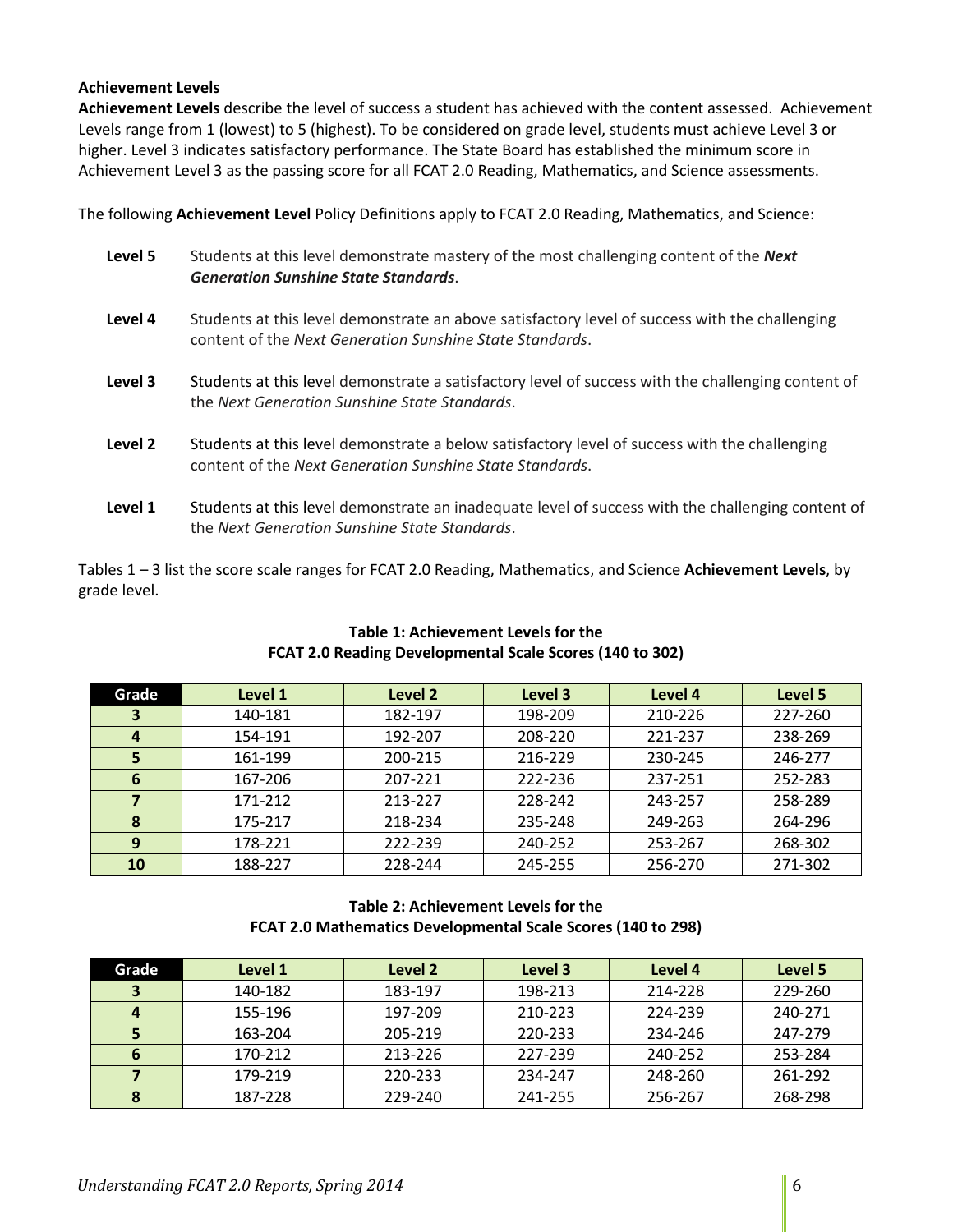#### **Table 3: Achievement Levels for the FCAT 2.0 Science Scale Scores (140 to 260)**

| Grade     | Level 1 | Level 2 | Level 3 | Level 4 | Level 5 |
|-----------|---------|---------|---------|---------|---------|
|           | 140-184 | 185-199 | 200-214 | 215-224 | 225-260 |
| $\bullet$ | 140-184 | 185-202 | 203-214 | 215-224 | 225-260 |

#### <span id="page-6-0"></span>**College Readiness**

A score of 262 on the Grade 10 FCAT 2.0 Reading assessment demonstrates readiness for college-level coursework in the curriculum area. Students who achieve this score and enroll in a Florida College System institution within two years are exempted from taking the reading and writing subtests of the Florida Postsecondary Education Readiness Test (PERT).

#### <span id="page-6-1"></span>**Content Area Scores**

*The FDOE encourages educators to use FCAT 2.0 results in any way that is statistically appropriate. The comparisons that are described in this section provide possibilities for evaluation of content area scores at the school and district levels.*

**Content area scores** are the actual number of questions answered correctly within each **reporting category**. These scores are also known as raw scores. Reporting categories represent groups of similar student skills, or **benchmarks**, that are assessed within each grade and subject. The **state mean** for each reporting category is also provided to allow for comparisons to average performance statewide.

For educators to gather reliable information from the FCAT 2.0, it is important to identify the comparisons at the content area score level that yield valid interpretations of student performance. The comparisons described in the following paragraphs can be applied in school- and district-level evaluations.

One valid comparison is of performance in a given **reporting category** among schools, districts, and the state. A school's content area score results can be compared to other schools', districts', or the state's content area score results. District results can be compared to other district results and state results. Since students in any group (school, district, or state) will take the same set of test **items** in a given year, regardless of varying item difficulty at the content-area level, their results are comparable.

In Table 4, students in two schools (Sunshine and Evergreen) and students in a district (Coastal) can be compared to students in the state, based on their performance on FCAT 2.0 Reading, **Reporting Category** 1.

## **Table 4: Mean Percentage Correct for Grade 3 FCAT 2.0 Reading, Reporting Category 1 2014 School Year (mock data)**

| <b>Sunshine Elementary</b> | <b>Evergreen Elementary</b> | <b>Coastal District</b> | <b>State of Florida</b> |
|----------------------------|-----------------------------|-------------------------|-------------------------|
| (mock data)                | (mock data)                 | (mock data)             | (mock data)             |
| 48%                        | 62%                         | 64%                     | 57%                     |

In Table 5, 2013 mock results for all **reporting categories** for Evergreen Elementary are compared to both the district (Coastal) and the state.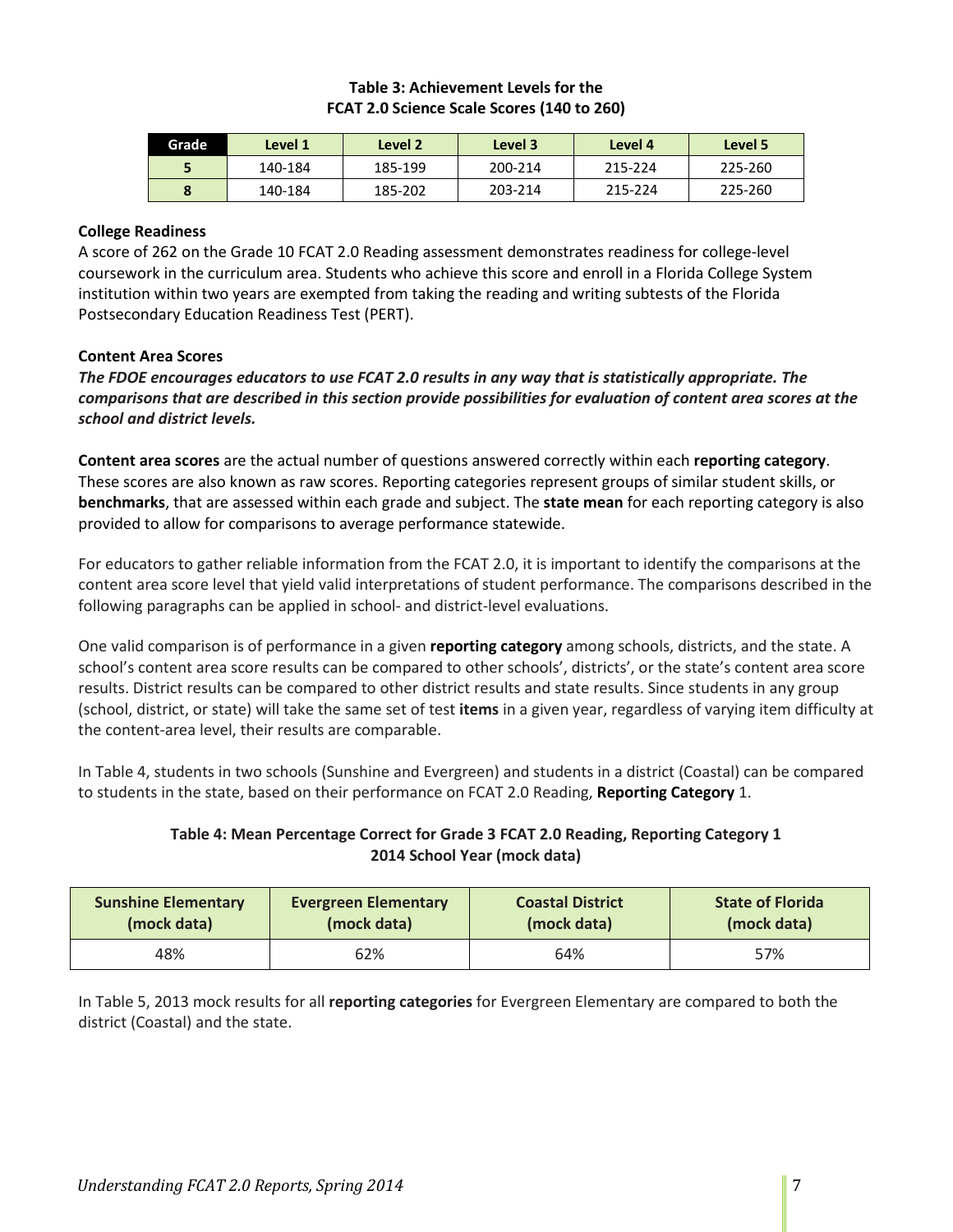## **Table 5: Mean Percentage Correct for Grade 3 FCAT 2.0 Reading, 2014 School Year Comparison of School to District and School to State (mock data)**

| <b>Reporting Category</b>   | Evergreen<br><b>Elementary</b><br>(mock data) | Coastal<br><b>District</b><br>(mock data) | <b>Difference</b><br>(mock data) | Evergreen<br><b>Elementary</b><br>(mock data) | State of<br><b>Florida</b><br>(mock data) | <b>Difference</b><br>(mock data) |
|-----------------------------|-----------------------------------------------|-------------------------------------------|----------------------------------|-----------------------------------------------|-------------------------------------------|----------------------------------|
| <b>Reporting Category 1</b> | 62%                                           | 64%                                       | $-2%$                            | 62%                                           | 57%                                       | 5%                               |
| <b>Reporting Category 2</b> | 64%                                           | 57%                                       | 7%                               | 64%                                           | 63%                                       | 1%                               |
| <b>Reporting Category 3</b> | 57%                                           | 60%                                       | $-3%$                            | 57%                                           | 72%                                       | $-15%$                           |
| <b>Reporting Category 4</b> | 70%                                           | 72%                                       | $-2%$                            | 70%                                           | 64%                                       | 6%                               |

This presentation of data provides another perspective of student performance and program effectiveness. For example, in **Reporting Category** 2, Evergreen Elementary had a higher **mean** percentage correct statistic than the Coastal District (64 percent versus 57 percent, respectively); however, Evergreen Elementary's results were comparable to the state (64 percent versus 63 percent, respectively). If this variance were to remain consistent over time, there would be good reason to identify and share best practices in Evergreen Elementary with the rest of the district.

Another meaningful finding from Table 5 is illustrated in **Reporting Category** 4 results. In this **content area**, Evergreen Elementary had a slightly lower **mean** percentage correct than Coastal District (70 percent versus 72 percent, respectively); however, this same statistic was higher than that of the state (70 percent versus 64 percent, respectively). While Evergreen Elementary's performance on Reporting Category 4 was lower than that of the district, the performances of both were substantially higher than the state's performance. Therefore, targeting additional resources to improve performance in Reporting Category 4 should be a lower priority.

Yet another type of valid comparison is the trend of any of the aforementioned comparisons (e.g., school to school, school to district). As an example, educators in a low-performing school may be interested in tracking the gap between their students' performance on **Reporting Category** 1 and students' performance in their district and the state on Reporting Category 1. Evaluating trend data in order to compare student performance over time can provide valuable insight.

| Year | <b>Sunshine Elementary</b><br>(mock data) | <b>State of Florida</b><br>(mock data) | <b>Difference</b> |
|------|-------------------------------------------|----------------------------------------|-------------------|
| 2011 | 45%                                       | 75%                                    | 30%               |
| 2012 | 48%                                       | 71%                                    | 23%               |
| 2013 | 52%                                       | 72%                                    | 20%               |
| 2014 | 58%                                       | 73%                                    | 15%               |

## **Table 6: Mean Percentage Correct for Grade 3 FCAT 2.0 Reading, Reporting Category 1 2011 to 2014 (mock data)**

In Table 6, the trend results from 2011 to 2014 provide important evaluative information to the educators in Sunshine Elementary. While student performance in Sunshine Elementary was consistently lower on **Reporting Category** 1 than the performance of all grade 3 students in Florida, the progress that has been made over the four-year period is substantial enough to warrant another look at program initiatives (e.g., the school may have introduced an after-school program that can be linked to an improvement in performance).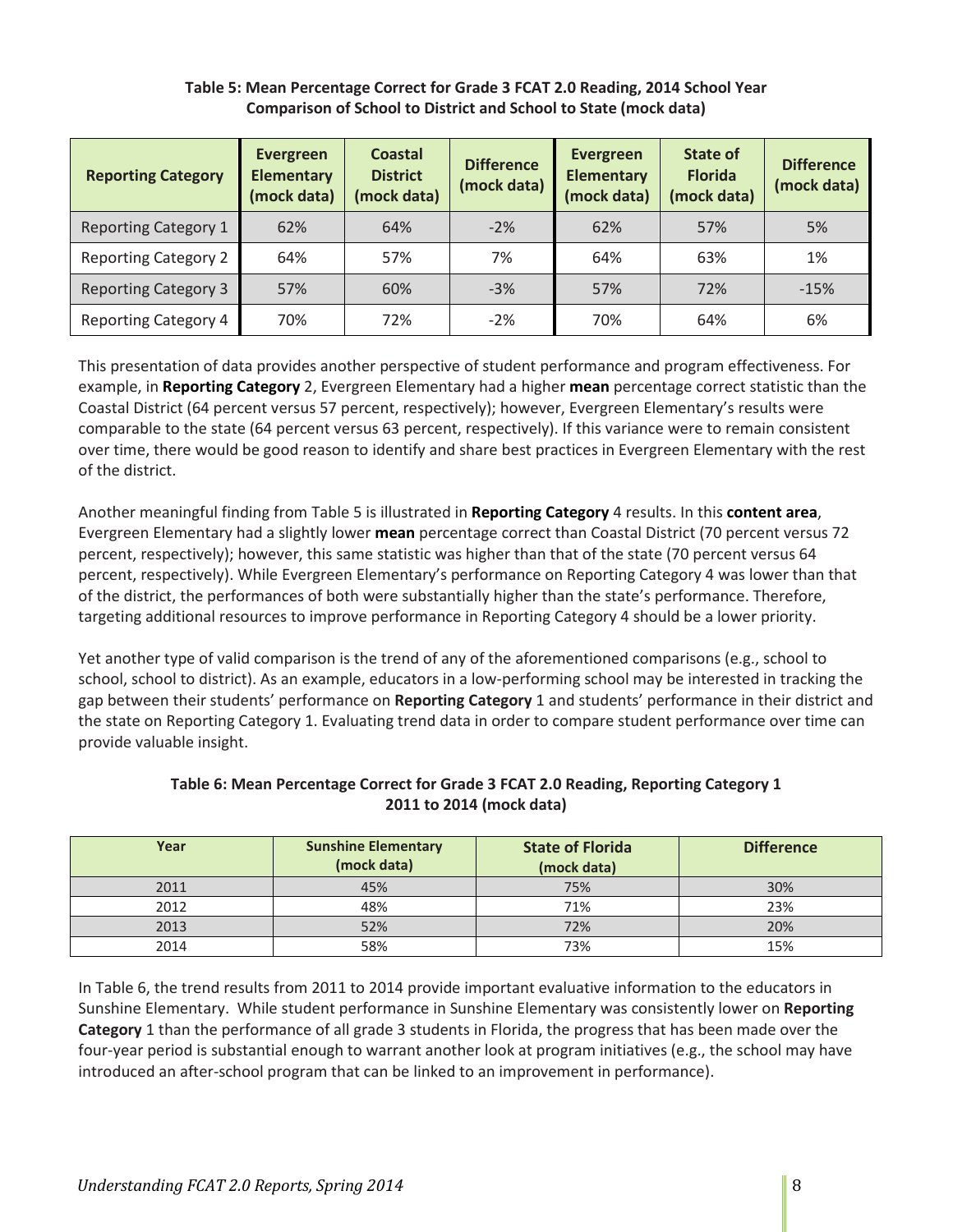## <span id="page-8-0"></span>*FCAT 2.0 Writing Scores*

Results for FCAT 2.0 Writing are reported on a scale of 1.0 (lowest) to 6.0 (highest). Two trained scorers independently score each student response. The score reported is the average of both scorers' scores. The State Board has established a score of 3.5 as the passing score for FCAT 2.0 Writing.

## **Transition to FCAT 2.0 Writing**

In 2013, the test name became FCAT 2.0 Writing to indicate changes to the assessment. Higher scoring expectations were implemented in 2012, and the amount of time students have to respond to the writing **prompt** was increased in 2013. *For the reasons explained in this section, caution should be used when comparing 2013 and 2014 FCAT 2.0 Writing data to FCAT Writing data from previous years.* 

In addition to the elements of *focus, organization, support,* and *conventions* described in the **rubrics**, scorers pay greater attention to the correct use of standard English conventions and the quality of details, requiring relevant, logical, and plausible support. While the rubrics have always included expectations regarding the basic conventions of standard English, the scoring of this element was applied leniently in the past. Additionally, support quality depends on word choice, specificity, depth, relevance, and thoroughness. Responses earning high scores must include specific and relevant supporting details that clarify the meaning or point of the paragraph or the central theme of the response. Rote memorization or misuse of compositional techniques, rhetorical questions, implausible statistics, or pretentious language is not appropriate for quality writing at any grade level. Responses are scored holistically as draft writing, but use of basic conventions and support quality are now scored more stringently.

Students now have 60 minutes to respond to the writing **prompt** instead of 45 minutes. The 2012 FCAT Writing comment forms showed that Florida educators observed that students needed more time to respond to writing prompts in order to satisfy the higher scoring expectations. In addition, the FCAT 2.0 Writing Content Advisory Committee, composed of Florida educators, recommended increasing the time.

#### **Holistic Scoring Method**

Student responses are scored by trained scorers using a **holistic scoring** method to evaluate a piece of writing. In this type of scoring, trained scorers evaluate the overall quality of the responses. Rather than focusing on any one aspect of writing, scorers consider the integration of the following four writing elements:

- **Focus–**How clearly the paper presents and maintains a main idea, theme, or unifying point.
- **Organization–**The structure or plan of development (beginning, middle, and end) and the relationship of one point to another. Organization refers to the use of transitional devices (terms, phrases, and variations in sentence structure) to signal both the relationship of the supporting ideas to the main idea, theme, or unifying point and the connections between and among sentences.
- **Support–**The quality of details used to explain, clarify, or define. The quality of the support depends on word choice, specificity, depth, credibility, and thoroughness.
- **Conventions–**The punctuation, capitalization, spelling, and sentence structure. These conventions are basic writing skills included in Florida's standards.

The FCAT 2.0 Writing **rubrics** for grades 4, 8, and 10 further interpret the four major areas of consideration and establish the criteria for each possible score point for each grade level.

#### **Scoring Rubrics**

**Rubrics** are the scoring guidelines or criteria used to evaluate FCAT 2.0 Writing essays. The rubrics describe what is typical for each score point on a scale of 1 (lowest) to 6 (highest). The scoring rubrics below are provided in English on the front page of student reports and in Spanish and Haitian Creole on the back of the student reports.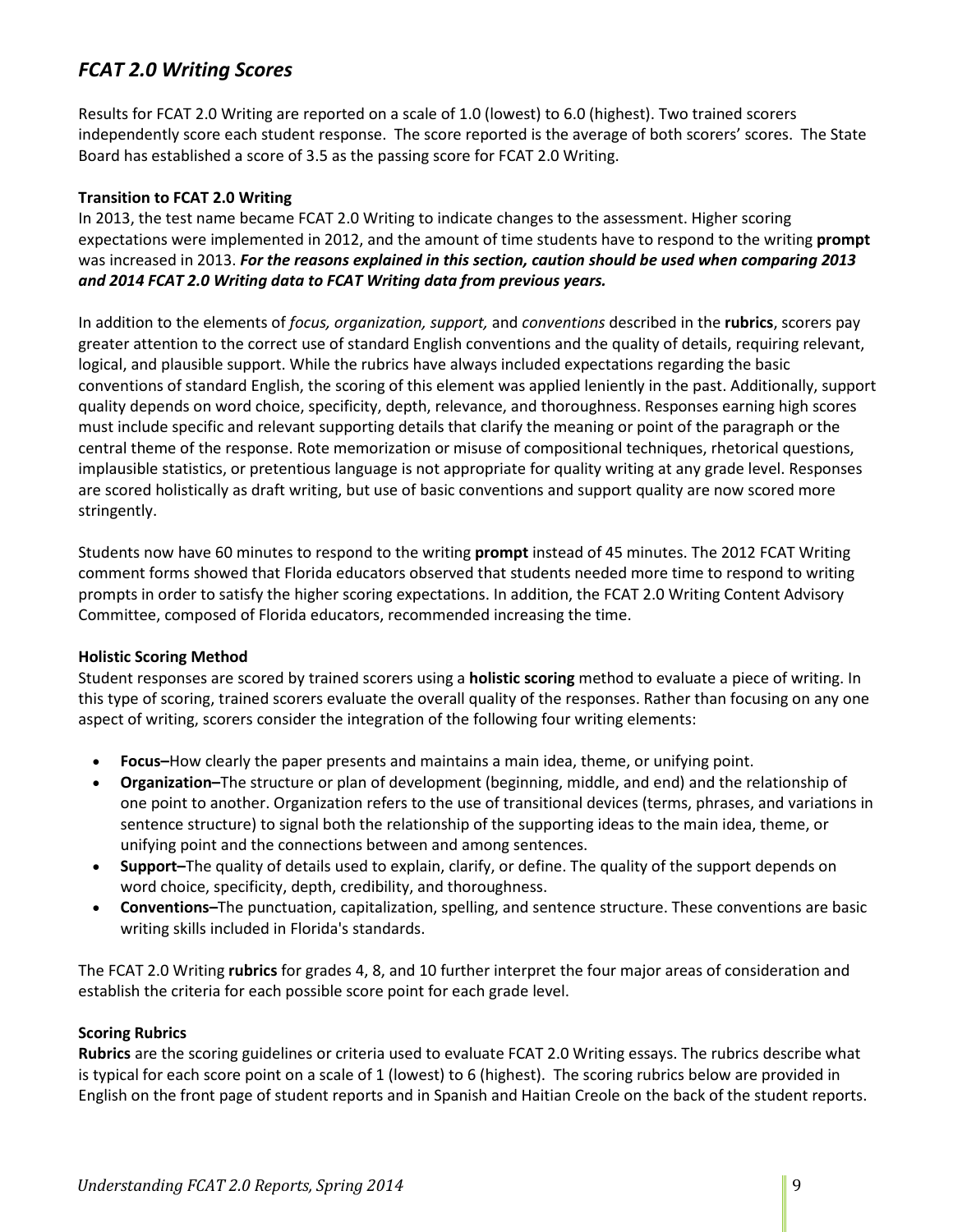#### **Description of Grade 4 Writing Scores**

- **6.0** The writing focuses on the topic, is logically organized, and includes ample development of supporting ideas or examples. It demonstrates a mature command of language, including precision in word choice. Sentences vary in structure. Conventions are generally correct.
- **5.5** The writing was given a 5 by one reader and a 6 by the other reader.
- **5.0** The writing focuses on the topic with adequate development of supporting ideas or examples. It has an organizational pattern, but lapses may occur. Word choice is adequate. Sentences vary in structure. Punctuation, capitalization, and spelling are generally correct.
- **4.5** The writing was given a 4 by one reader and a 5 by the other reader.
- **4.0** The writing generally focuses on the topic, but it may contain extraneous information. An organizational pattern is evident, but lapses may occur. Some supporting ideas contain specifics and details, but others are not developed. Word choice is adequate. Sentences vary somewhat in structure, though many are simple. Knowledge of conventions is demonstrated, and commonly used words are usually spelled correctly.
- **3.5** The writing was given a 3 by one reader and a 4 by the other reader.
- **3.0** The writing generally focuses on the topic, but it may contain extraneous information. An organizational pattern has been attempted, but lapses may occur. Some of the supporting ideas or examples may not be developed. Word choice is adequate but limited. Sentences vary somewhat in structure, though many are simple. Knowledge of conventions is demonstrated, and commonly used words are usually spelled correctly.
- **2.5** The writing was given a 2 by one reader and a 3 by the other reader.
- **2.0** The writing may be slightly related to the topic or offer little relevant information and few supporting ideas or examples. There is little evidence of an organizational pattern. Word choice may be limited or immature. Sentences may be limited to simple constructions. Frequent errors may occur in punctuation, capitalization, and spelling.
- **1.5** The writing was given a 1 by one reader and a 2 by the other reader.
- **1.0** The writing may only minimally address the topic because there is little or no development of supporting ideas or examples. Unrelated information may be included. No organizational pattern is evident. Ideas are usually provided through lists, and word choice is limited or immature. Frequent errors in punctuation, capitalization, spelling, and sentence structure may impede communication.
- **U** Unscorable.

## **Description of Grade 8 Writing Scores**

- **6.0** The writing focuses on the topic, is logically organized, and includes substantial development of supporting ideas or examples. It demonstrates a mature command of language, including precision in word choice. Sentences vary in structure. Conventions are generally correct.
- **5.5** The writing was given a 5 by one reader and a 6 by the other reader.
- **5.0** The writing focuses on the topic with ample development of supporting ideas or examples. It has an organizational pattern, though lapses may occur. Word choice is mature and precise. Sentences vary in structure. Conventions are generally correct.
- **4.5** The writing was given a 4 by one reader and a 5 by the other reader.
- **4.0** The writing generally focuses on the topic, but it may contain extraneous information. An organizational pattern is evident, but lapses may occur. Support is adequate, but development may be uneven. Sentences sometimes vary in structure, though many are simple. Conventions are generally followed.
- **3.5** The writing was given a 3 by one reader and a 4 by the other reader.
- **3.0** The writing generally focuses on the topic, though it may contain extraneous information. An organizational pattern has been attempted, but lapses may occur. Some of the supporting ideas or examples may not be developed. Word choice is adequate. Sentence structure may vary, though many sentences have simple constructions. Knowledge of conventions is usually demonstrated.
- **2.5** The writing was given a 2 by one reader and a 3 by the other reader.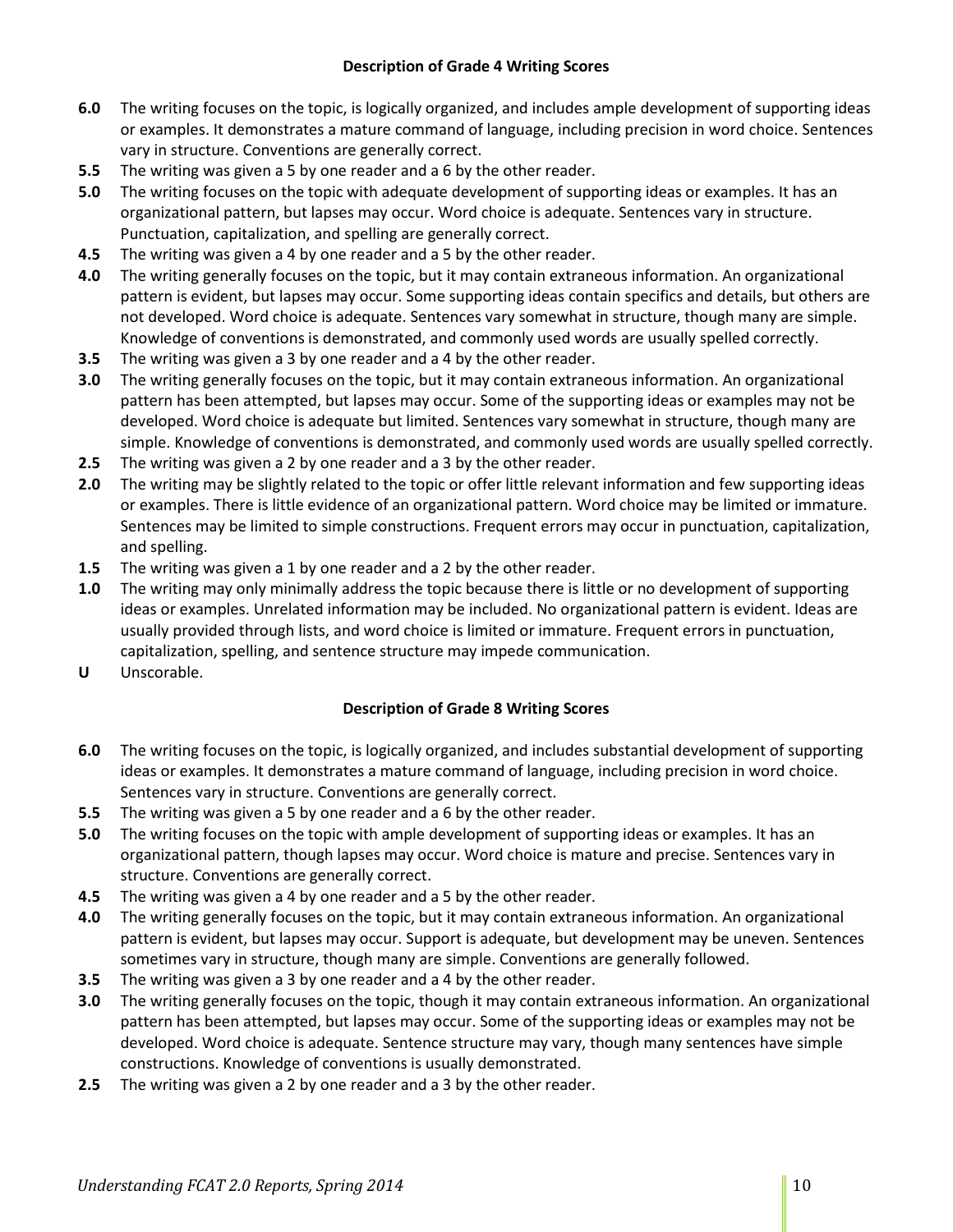- **2.0** The writing is related to the topic but offers little relevant information and few supporting ideas or examples. There is little evidence of an organizational pattern. Word choice is limited or immature. Sentences may be limited to simple constructions. Frequent errors may occur in conventions.
- **1.5** The writing was given a 1 by one reader and a 2 by the other reader.
- **1.0** The writing may only minimally address the topic because there is little or no development of supporting ideas. Unrelated information may be included. An organizational pattern may not be evident. Ideas are provided through lists, and word choice is limited or immature. Frequent errors in sentence structure and conventions impede communication.
- **U** Unscorable.

## **Description of Grade 10 Writing Scores**

- **6.0** The writing focuses on the topic, is logically organized, and includes substantial development of supporting ideas or examples. It demonstrates a mature command of language with freshness of expression. Sentences vary in structure. Few, if any, errors occur in conventions.
- **5.5** The writing was given a 5 by one reader and a 6 by the other reader.
- **5.0** The writing focuses on the topic, is logically organized, and includes ample development of supporting ideas or examples. It demonstrates a mature command of language. Sentences vary in structure. Conventions are generally correct.
- **4.5** The writing was given a 4 by one reader and a 5 by the other reader.
- **4.0** The writing focuses on the topic, though it may contain loosely related information. An organizational pattern is apparent. Support is consistently developed, but it may lack specificity. Word choice is adequate. Sentences vary in structure. Conventions are generally correct.
- **3.5** The writing was given a 3 by one reader and a 4 by the other reader.
- **3.0** The writing generally focuses on the topic, though it may contain loosely related information. An organizational pattern is demonstrated. Development of the supporting ideas may be uneven. Word choice is adequate. There is some variation in sentence structure. Usage, punctuation, and spelling are generally correct.
- **2.5** The writing was given a 2 by one reader and a 3 by the other reader.
- **2.0** The writing addresses the topic, but it may lose focus by including extraneous information. An organizational pattern is demonstrated. Development of the supporting ideas may be nonspecific. Word choice may be limited. Errors may occur in the basic conventions.
- **1.5** The writing was given a 1 by one reader and a 2 by the other reader.
- **1.0** The writing addresses the topic, but it may lose focus by including extraneous and loosely related ideas. The organizational pattern is weak. Ideas are presented through lists and limited or inappropriate word choice. Frequent errors may occur in sentence construction, usage, punctuation, and spelling.
- **U** Unscorable.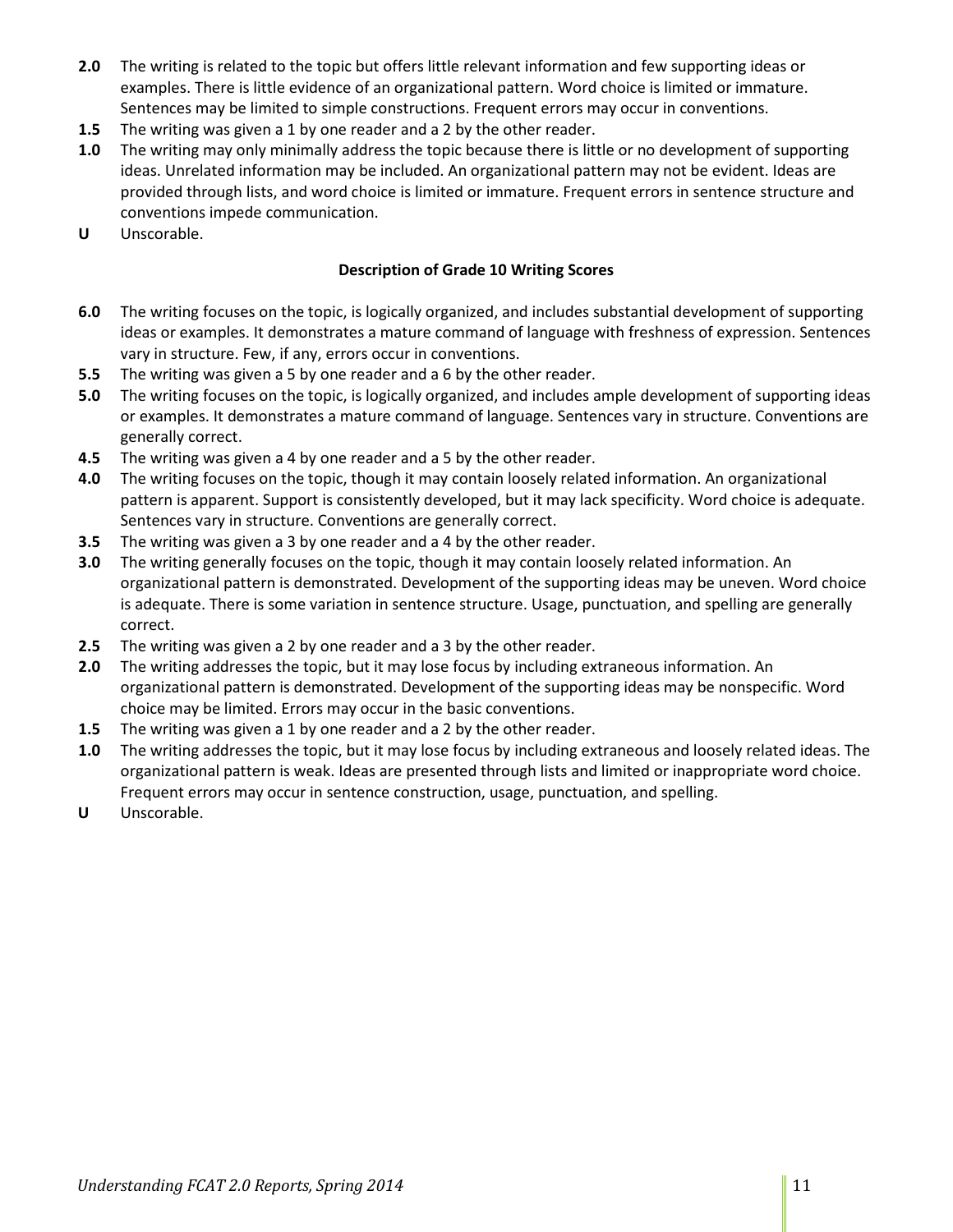## <span id="page-11-0"></span>*FCAT 2.0 Student, School, District, and State Reports*

|                         | <b>FCAT 2.0 Report Title</b>                 | <b>Grades</b> | <b>Page of Report</b><br><b>Description</b> |
|-------------------------|----------------------------------------------|---------------|---------------------------------------------|
|                         | Reading and Mathematics Student Report       | $3 - 8$       | 14                                          |
|                         | <b>Reading Student Report</b>                | $9 - 10$      | 14                                          |
|                         | <b>Science Student Report</b>                | 5 and 8       | 15                                          |
| <b>Student Reports</b>  | Writing Student Report                       | 4, 8, and 10  | 16                                          |
|                         | Reading Retake Student Report                | 10-Adult      | 17                                          |
|                         | Reading School Report of Students            | $3 - 10$      | 18                                          |
| <b>School Reports</b>   | Mathematics School Report of Students        | $3 - 8$       | 18                                          |
|                         | Science School Report of Students            | $5$ and $8$   | 19                                          |
|                         | Writing School Report of Students            | 4, 8, and 10  | 20                                          |
|                         | Reading Retake School Report of Students     | 10-Adult      | 20                                          |
|                         | Reading District Report of Schools           | $3 - 10$      | 21                                          |
|                         | Mathematics District Report of Schools       | $3 - 8$       | 21                                          |
|                         | Science District Report of Schools           | $5$ and $8$   | 22                                          |
|                         | Writing District Report of Schools           | 4, 8, and 10  | 23                                          |
| <b>District Reports</b> | Reading Retake District Report of Schools    | 10-Adult      | 21                                          |
|                         | <b>Reading District Summary</b>              | $3 - 10$      | 21                                          |
|                         | <b>Mathematics District Summary</b>          | $3 - 8$       | 21                                          |
|                         | <b>Science District Summary</b>              | $5$ and $8$   | 22                                          |
|                         | <b>Writing District Summary</b>              | 4, 8, and 10  | 23                                          |
|                         | Reading Retake District Summary              | 10-Adult      | 21                                          |
|                         | Reading State Report of Districts            | $3 - 10$      | 21                                          |
|                         | <b>Mathematics State Report of Districts</b> | $3 - 8$       | 21                                          |
|                         | <b>Science State Report of Districts</b>     | 5 and 8       | 22                                          |
|                         | Writing State Report of Districts            | 4, 8, and 10  | 23                                          |
|                         | Reading Retake State Report of Districts     | 10-Adult      | 21                                          |
| <b>State Reports</b>    | <b>Reading State Summary</b>                 | $3 - 10$      | 21                                          |
|                         | <b>Mathematics State Summary</b>             | $3 - 8$       | 21                                          |
|                         | <b>Science State Summary</b>                 | 5 and 8       | 22                                          |
|                         | <b>Writing State Summary</b>                 | 4, 8, and 10  | 23                                          |
|                         | Reading Retake State Summary                 | 10-Adult      | 21                                          |

## **Table 7: FCAT 2.0 Reports**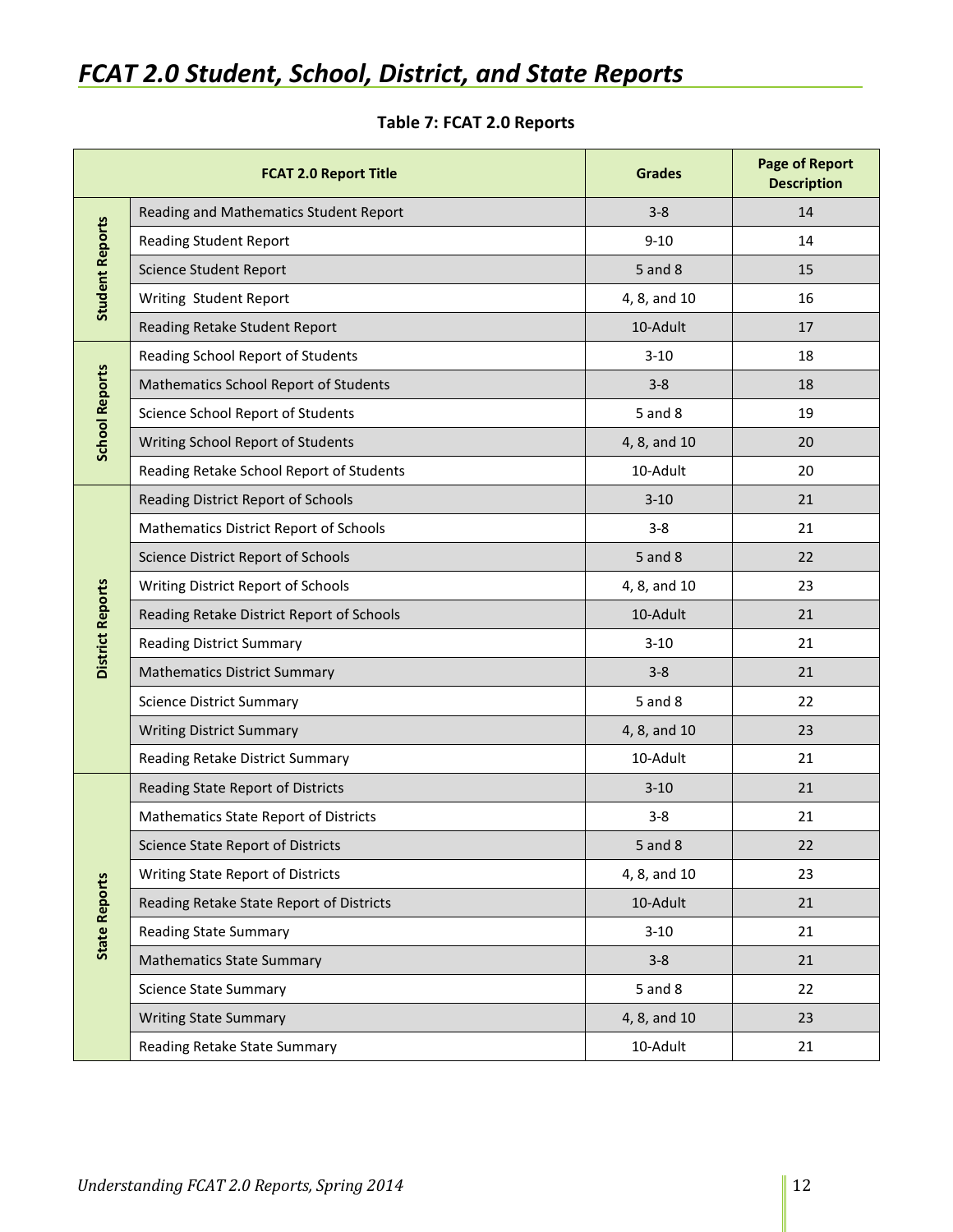## **Codes for No Data Reported**

<span id="page-12-0"></span>The following abbreviations may appear on some student and educator reports.

**NT** (Not Tested) indicates that no data are reported for the student because he or she was not tested for that subject.

**NR** (Not Reported) indicates that no data are reported for the student. Reports containing student results will indicate that no data are reported for one of the following reasons:

- **NR2**—Did Not Meet Attemptedness Criteria
- **NR3**—Marked Do Not Score
- **NR5**—Off-Grade Tester
- **NR6**—Duplicate Record
- **NR7**—FDOE Hold
- **NR8**—FDOE Invalidated

If a student receives an NR code, the parent or student should consult the student's designated guidance counselor.

**NA** (Not Available) indicates that data are not reported for the student because no data were available, or that the data do not apply at that grade level.

**NM** (No Match to Previous Year) indicates that no data were reported from the prior year.

**NF** (Not Found) indicates that no prior data were available for the student for that year, or that student's record for 2014 was not matched to the student's record for 2011, 2012, and/or 2013.

**U** (Unscorable) indicates that the student's FCAT 2.0 Writing response does not meet the criteria for being considered valid and is considered "Unscorable" for one of the following reasons:

- **U-A**—Blank Response
- **U-B**—Off-Topic
- **U-C**—Illegible, Incomprehensible, or Insufficient
- **U-D**—Foreign Language

A dash (—) on the reports indicates that no data are reported because fewer than 10 students were tested or all students would be reported in the same category (e.g., the same **Achievement Level**). To provide meaningful results and to protect the privacy of individual students, data are reported only when the total number of students in a group is at least 10 and when the performance of individuals cannot be determined.

An asterisk (\*) on the *FCAT 2.0 Reading Retake School Report of Students* indicates that the student is eligible for the alternate passing score of 241 or above. Eligible students are those who entered grade 9 in the 2009-10 school year or prior.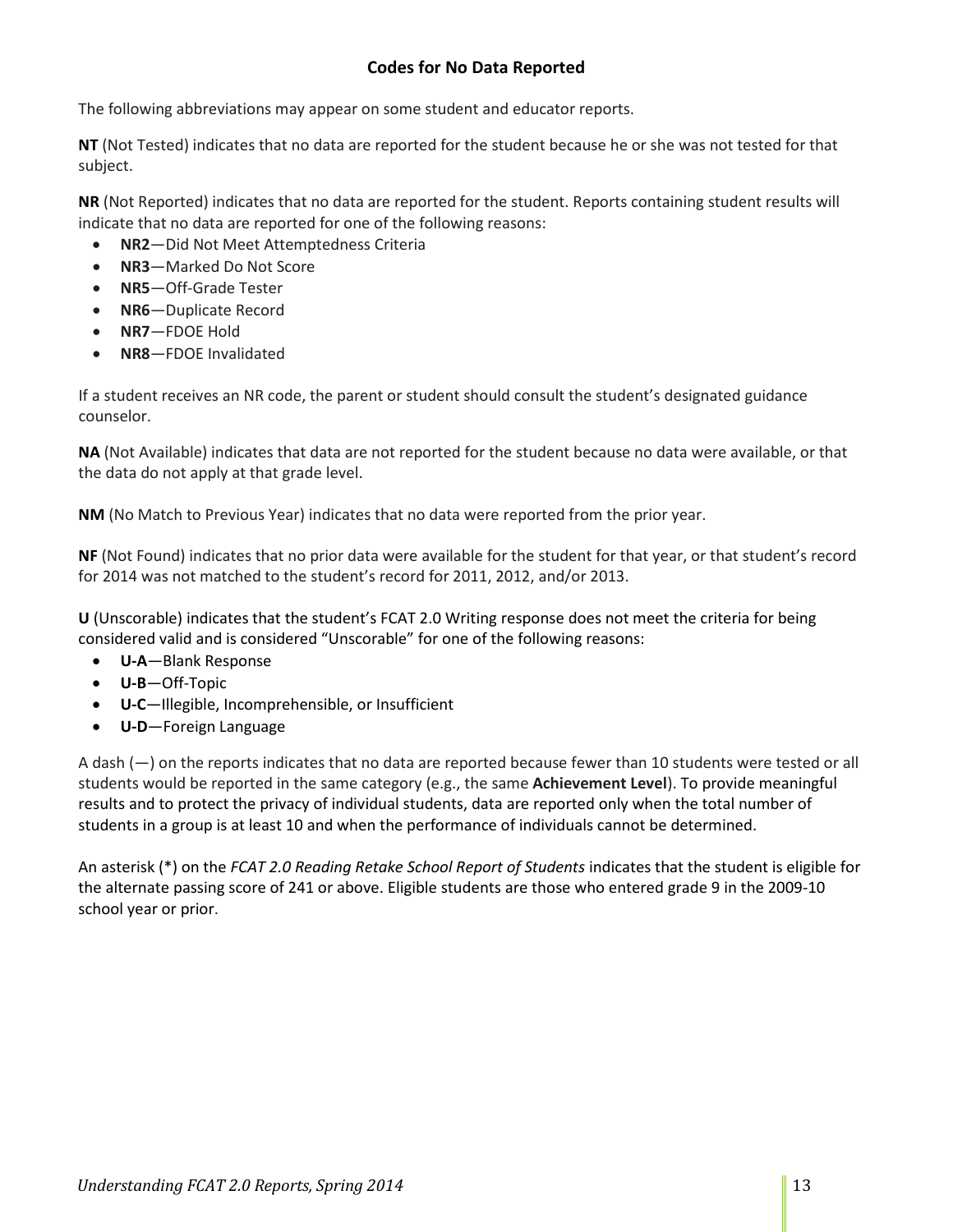## **FCAT 2.0 Reading and Mathematics Student Report**

<span id="page-13-0"></span>**Readers should have their** *FCAT 2.0 Reading and Mathematics Student Report* **(grades 3-8) or their** *FCAT 2.0 Reading Student Report* **(grades 9 and 10) when reviewing and interpreting information provided in this section.**  *FCAT 2.0 Reading Retake Student Reports* **are explained on page 17.**

The *FCAT 2.0 Reading and Mathematics Student Report* is a four-page color folder. The first page includes a letter to parents/guardians. The fourth page provides general information about the FCAT 2.0 program, definitions of key FCAT 2.0 terms, and resources for students. The information on both of these pages is translated into Spanish and Haitian Creole.

Inside the report, pages 2 and 3 provide the student's 2014 FCAT 2.0 results. Page 2 displays the Reading results, and page 3 displays the Mathematics results. Since students in grades 9 and 10 do not take an FCAT 2.0 Mathematics test, reports for these students provide FCAT 2.0 Reading results on page 2 and an explanation of why no Mathematics results are included on page 3 in English, Spanish, and Haitian Creole.

**Top of Report:** The test, student, school, and district are identified on the top of page 1. Student identification information is provided on the top of pages 2-4.

**FCAT 2.0 Scores:** On the left side of pages 2 and 3, a graph displays the student's **FCAT 2.0 Score** and **Achievement Level**. On each report, the graph also shows whether the student performed at a satisfactory level; for each grade, "Satisfactory" indicates that the student passed the test. If the student did not test for a subject, "NT" (Not Tested) will appear in place of the FCAT 2.0 Score and Achievement Level. If the student took the test but the score was not reported, "NR" (Not Reported) will appear in place of the FCAT 2.0 Score and Achievement Level. The graph displays the score ranges for Achievement Levels 1 through 5. Beneath the graph, a statement identifies the student's FCAT 2.0 Score and Achievement Level. This information is translated into Spanish and Haitian Creole. A note below the translations describes the range within which a student's FCAT 2.0 Score would likely fall if the student were to take the test again without additional instruction.

**Content Area Scores:** This section appears on the right side of pages 2 and 3; it lists and defines the FCAT 2.0 Reading and Mathematics **content areas** assessed, also called **reporting categories**. Spanish and Haitian-Creole translations of this information are provided. The titles of the reporting categories are the same across all grade levels for FCAT 2.0 Reading and are different across grade levels for FCAT 2.0 Mathematics. Pages 24-26 of this booklet describe the content areas assessed on FCAT 2.0 Reading and Mathematics.

The "**Points Earned**" column shows the actual number of points earned in each of the **content areas**. The number of points earned reflects the number of questions a student answered correctly. The "**Points Possible**" column provides the total number of points possible for each of the content areas. The "**State Mean**" is provided on the far right for comparison. The state mean shows the **mean** earned by students across the state.

**Bottom of Report:** This area of pages 2 and 3 provides information on the student's score history. The score history for FCAT 2.0 Reading and Mathematics begins in 2011. If a student's score was unable to be matched to a score achieved in 2013, 2012, and/or 2011, "NF" will indicate "Not Found." If a student's score was able to be matched to a score achieved in 2011, his or her score has been placed on the FCAT 2.0 reporting scale, which is based on different scoring standards. Because standard setting for FCAT 2.0 Reading and Mathematics occurred after the Spring 2011 administration, the Spring 2011 results were reported on the FCAT scale as **FCAT Equivalent Scores**; the converted 2011 score is now being provided so that students, parents, and schools are able to see what the score would have been if the FCAT 2.0 **score scale** had been implemented at that time. The chart to the right shows the student's score and **Achievement Level**, as well as the necessary satisfactory score, for each year the student was tested (if the student's scores were available). A dark gray bar indicates that the student scored in Achievement Level 3 or higher for that year; a light gray bar indicates that the student scored below Achievement Level 3 for that year. The **FCAT 2.0 Score** indicates a student's annual progress from grade to grade and ranges from 140 to 302 for FCAT 2.0 Reading and from 140 to 298 for FCAT 2.0 Mathematics. Longitudinal results are not displayed on the bottom of grade 3 and private-school student reports because there are no historical comparisons. Achievement Level definitions appear to the left of the student's history chart.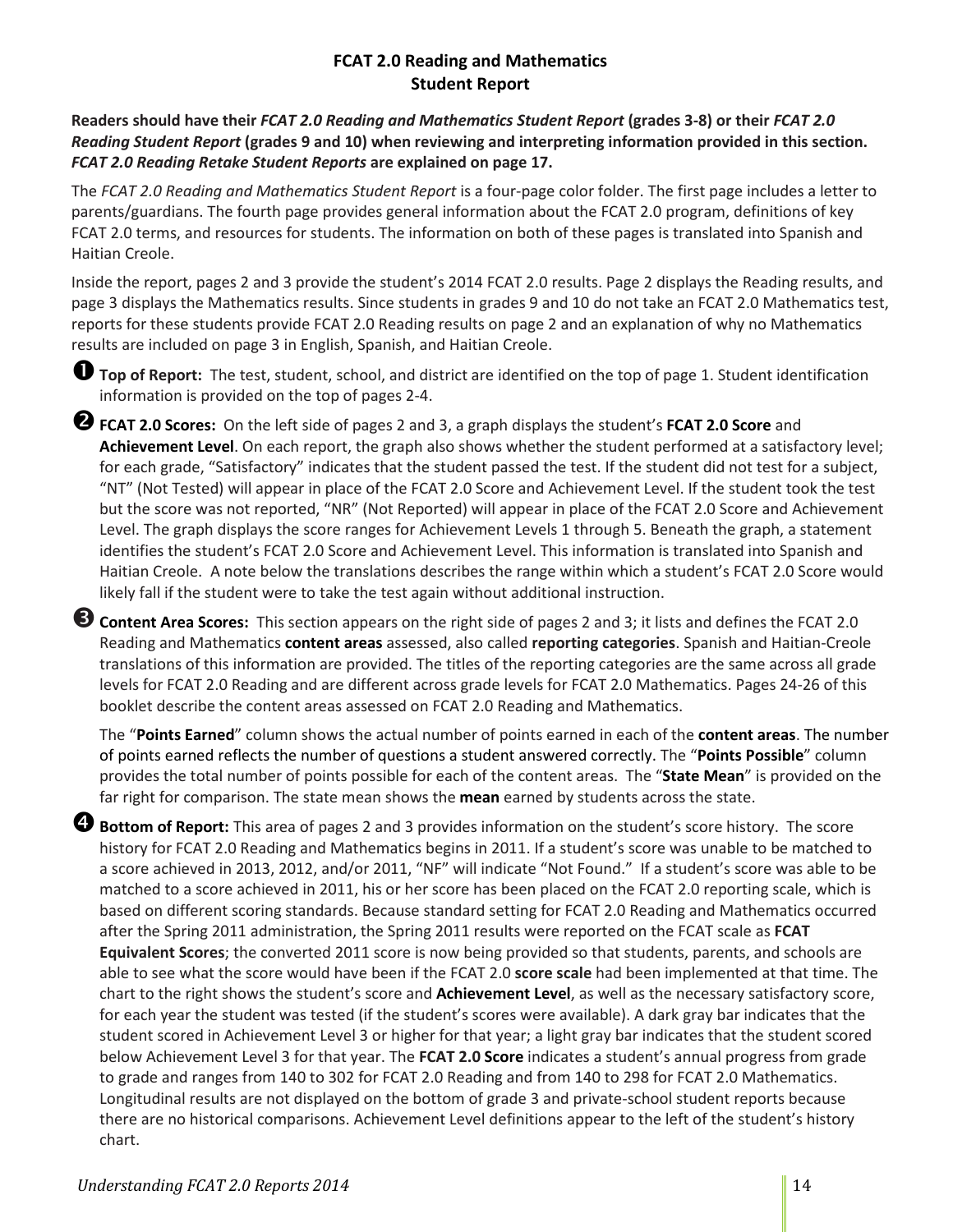## **FCAT 2.0 Science Student Report**

## <span id="page-14-0"></span>**Readers should have their** *FCAT 2.0 Science Student Report* **when reviewing and interpreting information provided in this section.**

The *FCAT 2.0 Science Student Report* is a two-page report. Page 1 provides the student's results and important information about the test. Page 2 provides the student's **content area scores**. The information on both of these pages is translated into Spanish and Haitian Creole.

**Top of Report:** The test, student, school, and district are identified on the top of pages <sup>1</sup> and 2 of the report.

**FCAT 2.0 Scores:** The graph on the right side of page 1 displays the student's **FCAT 2.0 Score** and **Achievement Level**. On each report, the graph also shows whether the student performed at a satisfactory level; for each grade, "Satisfactory" indicates that the student passed the test. The graph displays the score ranges for Achievement Levels 1 through 5. Beneath the graph, a statement indicates the student's FCAT 2.0 Score and Achievement Level. A note below this statement describes the range within which a student's FCAT 2.0 Score would likely fall if the student were to take the test again without additional instruction. Definitions for the FCAT 2.0 Score and Achievement Levels are provided beneath the student's score information.

**Content Area Scores:** This section appears on the top half of page 2; it lists and defines the FCAT 2.0 Science **content areas** assessed, also called **reporting categories**. Spanish and Haitian-Creole translations of this information are provided. The titles of the reporting categories are the same for both grade levels of FCAT 2.0 Science. Page 27 of this booklet describes the content areas assessed on FCAT 2.0 Science.

The "**Points Earned**" column shows the actual number of points earned in each of the **content areas**. The number of points earned reflects the number of questions a student answered correctly. The "**Points Possible**" column provides the total number of points possible for each of the content areas. The "**State Mean**" is provided on the far right for comparison. The state mean shows the **mean** earned by students across the state.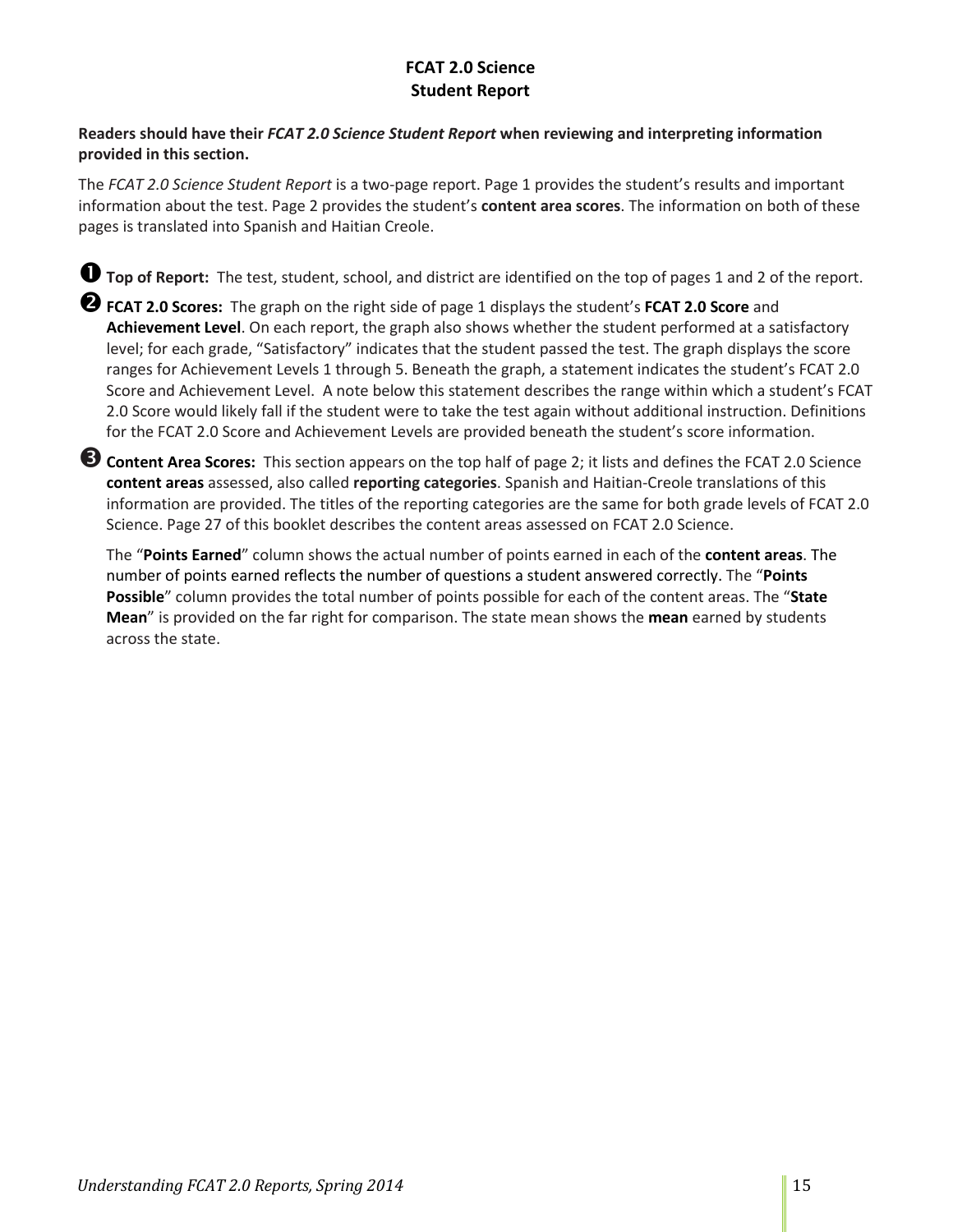## **FCAT 2.0 Writing Student Report**

## <span id="page-15-0"></span>**Readers should have their** *FCAT 2.0 Writing Student Report* **when reviewing and interpreting information provided in this section.**

The *FCAT 2.0 Writing Student Report* is a two-page report. Page 1 provides the student's results and important information about the test. Page 2 contains Spanish and Haitian Creole translations of the scoring **rubric** described on page 1.

**Top of Report:** The test, student, school, and district are identified on the top of page 1 of the report.

**Parent/Guardian Letter:** This section on the left side of page 1 of the report explains to the parent/guardian that two trained scorers independently scored the student's response to the writing **prompt**. The score reported is the average of both scorers' scores.

**FCAT 2.0 Scores:** The student's score and information about the essay **prompt** are provided beneath the parent/guardian letter on page 1 of the report. This area indicates the type of writing assignment given to the student: grade 4—**Expository** (e.g., writing to explain) or **Narrative** (e.g., writing to tell a story); and grades 8 and 10—Expository (e.g., writing to explain) or **Persuasive** (e.g., writing to convince). The student's prompt score is printed in this section. The highest possible score is a 6.0. The lowest possible score is a 1.0. A "U" indicates that the student's response was "Unscorable" (see page 13 for "U" codes). A score of 3.5 or higher indicates that the student passed the test. This section also provides the prompt to which the student was asked to respond, and it describes the circumstances under which the response was written.

**Description of Writing Scores:** This section provides the **rubric** used as part of the **holistic scoring** method for the student response (see pages 10-11). Four elements of writing (focus, organization, support, and conventions) are evaluated using the holistic scoring method. The back page of the report provides the Spanish and Haitian Creole translations of this rubric.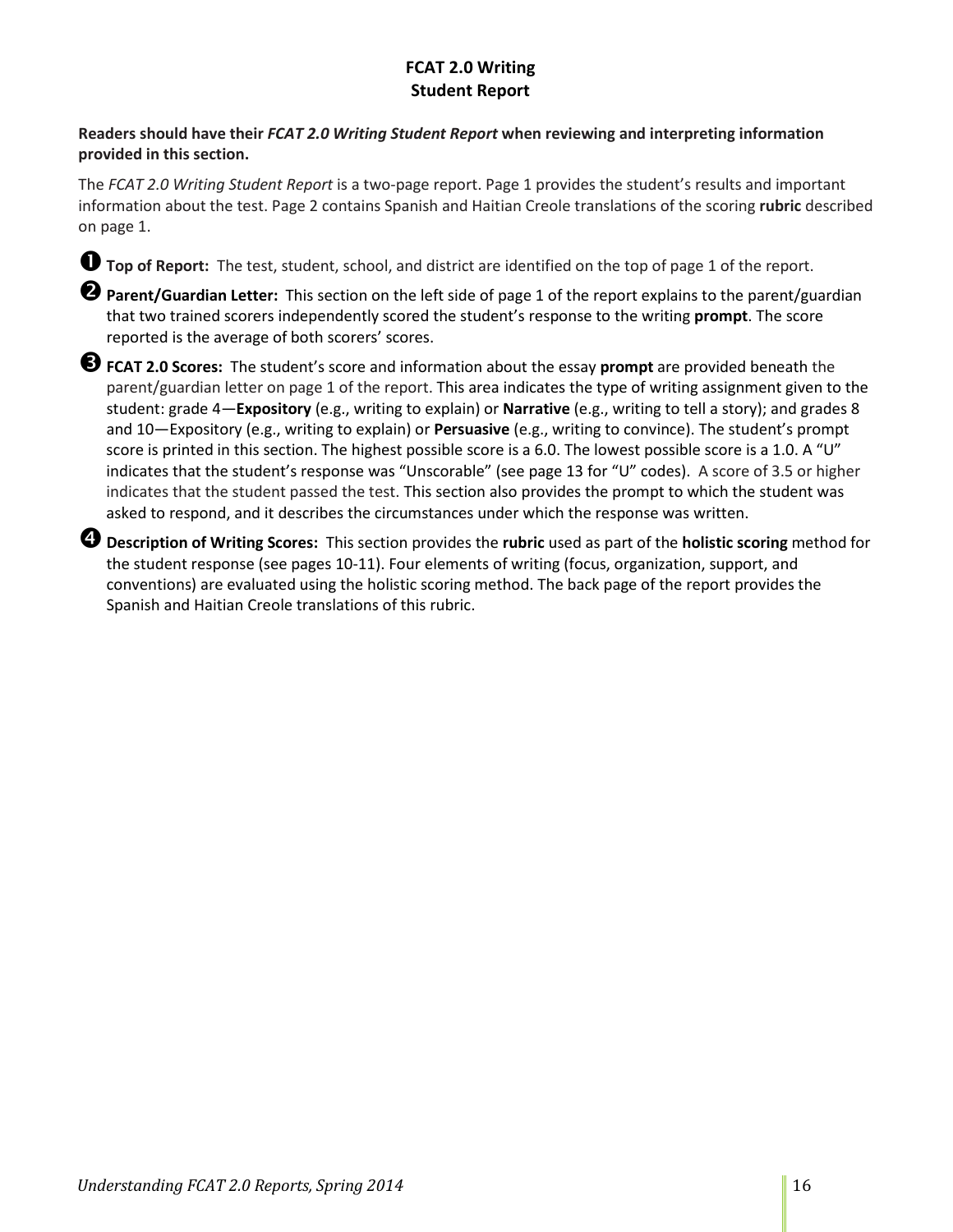## **FCAT 2.0 Reading Retake Student Report**

## <span id="page-16-0"></span>**Readers should have their** *FCAT 2.0 Reading Retake Student Report* **when reviewing and interpreting information provided in this section.**

The *FCAT 2.0 Reading Retake Student Report* is a two-page report that provides results for students who took the FCAT 2.0 Reading Retake. Page 1 provides the student's results and important information about the test and its passing requirements. Page 2 provides the student's **content area scores**.

**Top of Report:** The test, student, school, and district are identified on the top of pages <sup>1</sup> and 2.

**FCAT 2.0 Scores:** The area labeled "Your Student's Score and **Achievement Level**" contains a graph that displays the student's **FCAT 2.0 Score** and Achievement Level and indicates whether the student earned a passing score on the test. The graph also displays the score ranges for Achievement Levels 1 through 5. To the right of the graph, a statement indicates whether the student earned a passing score, followed by a statement identifying the student's FCAT 2.0 Reading Score and Achievement Level. A note below this statement describes the range within which a student's FCAT 2.0 Reading Score would likely fall if the student were to take the test again without additional instruction. Students who receive additional instruction would likely improve their score.

A description of passing requirements is provided above this section of the report. For students who entered grade 9 in the 2010-11 school year and after, the passing score for high school graduation is the minimum **scale score** in **Achievement Level** 3; therefore, the passing score on the Grade 10 FCAT 2.0 Reading report is 245 or above. Students who entered grade 9 in the 2009-10 school year or prior must earn a passing score that is equivalent to or higher than a Grade 10 FCAT Reading Score of 1926 (scale score of 300); therefore, the passing score for these students is 241 or above. Districts identify the passing score requirement for each student.

**Achievement Levels:** Definitions for **Achievement Levels** 1 through 5 are provided at the bottom of page 1.

**Content Area Scores:** This section appears at the top of page 2. It first restates the student's passing status and then provides a table containing the student results for each **content area** assessed. The table lists and defines the FCAT 2.0 Reading content areas assessed, also called **reporting categories**. Page 24 of this booklet describes the content areas assessed on FCAT 2.0 Reading.

The "**Points Earned**" column shows the actual number of points earned in each of the **content areas**. The number of points earned reflects the number of questions a student answered correctly. The "**Points Possible**" column provides the total number of points possible for each of the content areas.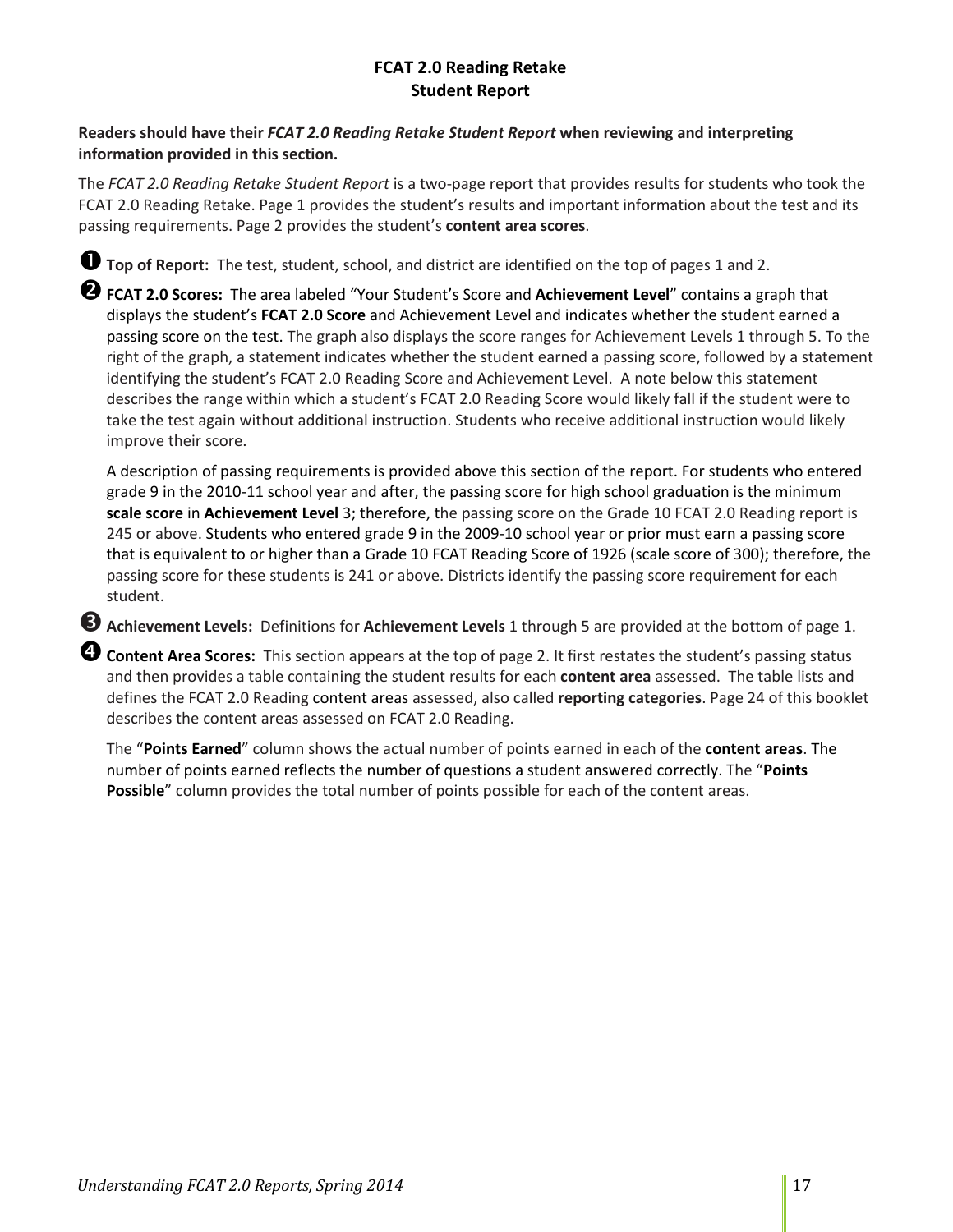## **FCAT 2.0 Reading and Mathematics School Report of Students**

<span id="page-17-0"></span>**Readers should have their** *FCAT 2.0 Reading School Report of Students***,** *FCAT 2.0 Mathematics School Report of Students***, or** *FCAT 2.0 Reading Retake School Report of Students* **when reviewing and interpreting information provided in this section. Only authorized district and school personnel may access this report, since it contains confidential student information.**

**Top of Report:** The title of the report is printed here. It identifies the content of the report and the grade level of the data included in the report. The name and number of the district and school are also printed in this area.

**Left Side of Report:** This section of the report displays an alphabetical list of students whose tests were submitted for scoring. The name and student ID of each student appear in the first two columns. The FCAT 2.0 **Developmental Scale Score (DSS)**, also called the **FCAT 2.0 Score**, is provided in the third column. For students receiving "NR" in the DSS column, the footnote at the bottom of the report details reasons why the score is not reported (see page 13 for NR codes). If a student has "NT" in the DSS column, this means that the student was not tested. The "Passed" column only appears on the FCAT 2.0 Reading reports for grade 10 and Retake students because these students must pass the test for graduation purposes. For students who entered grade 9 in the 2010-11 school year and after, the passing score for high school graduation is the minimum **scale score** in **Achievement Level** 3; therefore, the passing score on the Grade 10 FCAT 2.0 Reading report is 245 or above. Students who entered grade 9 in the 2009-10 school year or prior must earn a passing score that is equivalent to or higher than a Grade 10 FCAT Reading Score of 1926 (scale score of 300); therefore, the passing score for these students is 241 or above. The *School Report of Students* indicates whether a student earned a passing score with a "Y" (Yes) or "N" (No). On the *FCAT 2.0 Reading Retake School Report of Students*, an asterisk (\*) next to the "Y" or "N" indicates that the student is eligible for the alternate passing score of 241 or above.

**Achievement Level Section:** This section of the report indicates the student's **Achievement Level**. The **DSS**  range for each Achievement Level is provided in the header.

**Points Earned by Content Area:** The first row of information shown in this section provides the "**Points Possible**" for each **content area**, or **reporting category**. The points possible vary by subject and grade level. If the student received a score, the **points earned** by content area appear on each student's row. The number of points earned is the number of questions a student answered correctly.

**Results for Students Matched to Previous Year:** This section provides information on the results matched to the previous year for each student. This section includes the previous year's FCAT 2.0 **Achievement Level** and **DSS** as well as the "**DSS Change**" from 2013 to 2014 for each student with a record that was matched to the previous year. When a student does not have a match to the previous year, no data will appear in this column. This section does not appear on grade 3 reports because there is no prior year's data to match. Additionally, it does not appear on Retake reports.

The *School Report of Students* does not contain summary information.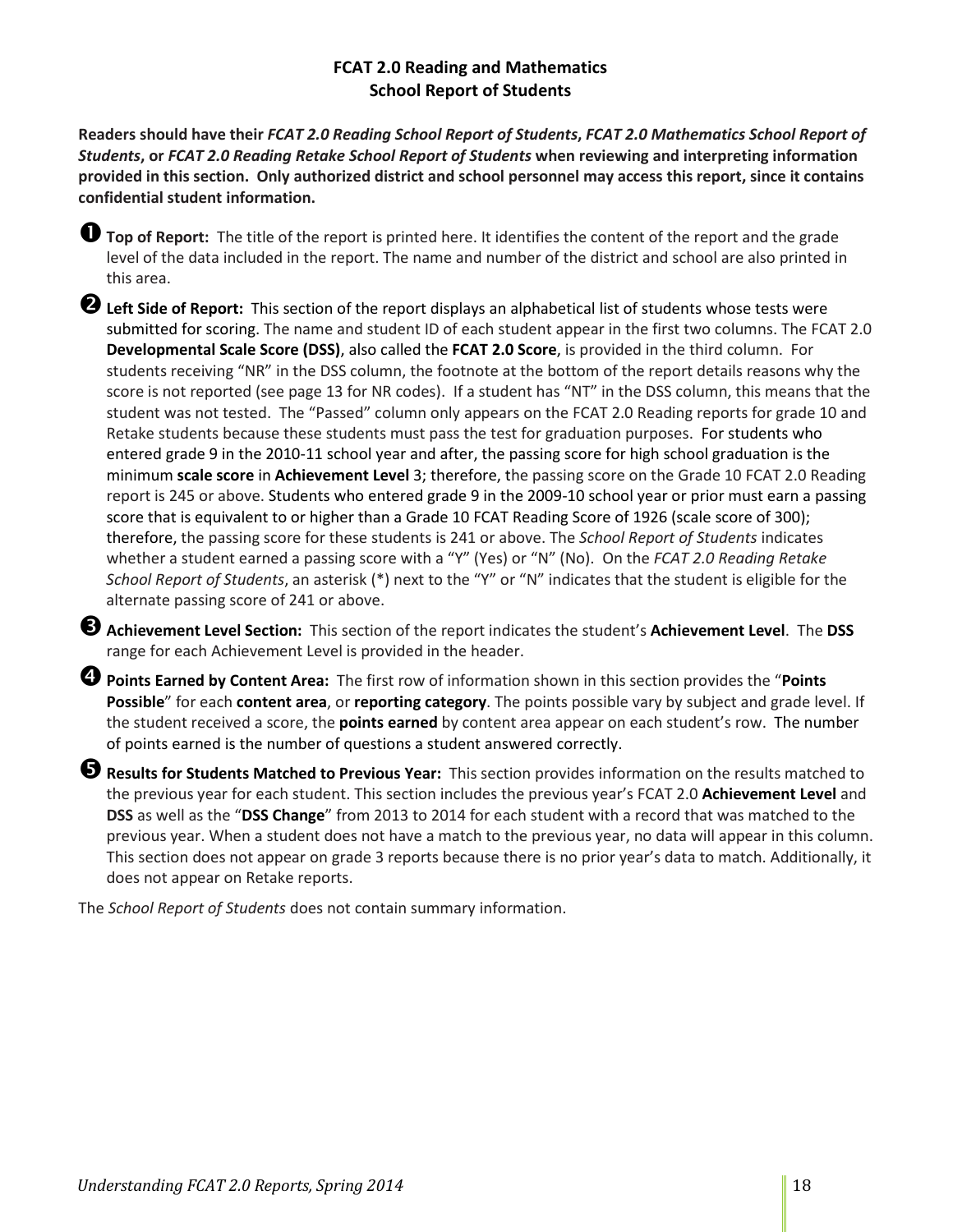## **FCAT 2.0 Science School Report of Students**

<span id="page-18-0"></span>**Readers should have their** *FCAT 2.0 Science School Report of Students* **when reviewing and interpreting information provided in this section. Only authorized district and school personnel may access this report, since it contains confidential student information.**

**Top of Report:** The title of the report is printed here. It identifies the content of the report and the grade level of the data included in the report. The name and number of the district and school are also printed in this area.

**2** Left Side of Report: This section of the report displays an alphabetical list of students whose tests were submitted for scoring. The name and student ID of each student appear in the first two columns. The FCAT 2.0 **Scale Score** is provided in the third column. For students receiving "NR" in the FCAT 2.0 Scale Score column, the footnote at the bottom of the report details reasons why the score is not reported (see page 13 for NR codes). If "NT" appears in the FCAT 2.0 Scale Score column, this means that the student was not tested.

**Achievement Level Section:** This section of the report indicates the student's **Achievement Level**. The FCAT 2.0 **Scale Score** range for each Achievement Level is provided in the header.

**Points Earned by Content Area:** The first row of information shown in this section provides the "**Points Possible**" for each **content area**, or **reporting category**. The points possible vary by grade level. If the student received a score, the **points earned** by content area appear on each student's row. The number of points earned reflects the number of questions a student answered correctly.

The *School Report of Students* does not contain summary information.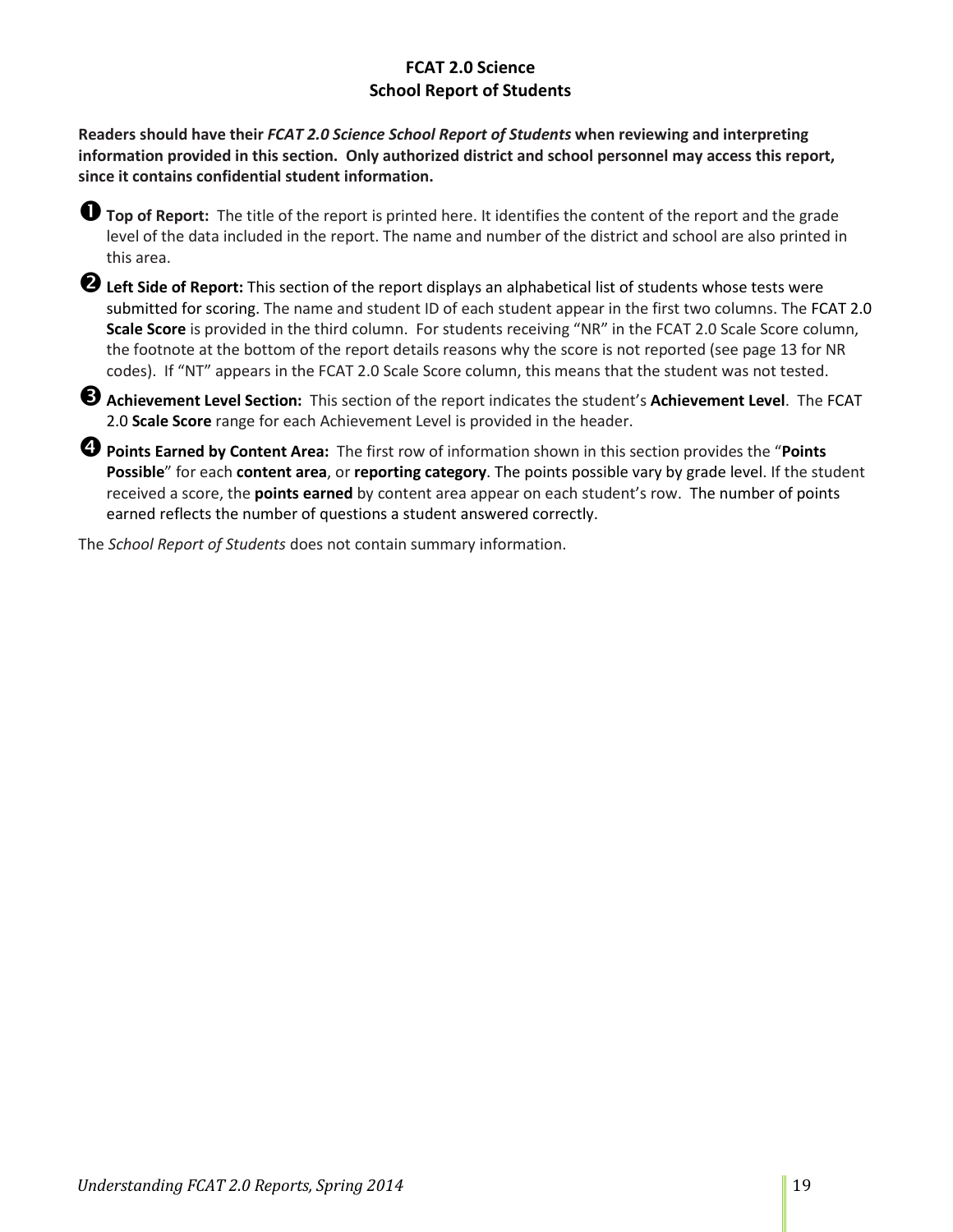## **FCAT 2.0 Writing School Report of Students**

<span id="page-19-0"></span>**Readers should have their** *FCAT 2.0 Writing School Report of Students* **when reviewing and interpreting information provided in this section. Only authorized district and school personnel may access this report, since it contains confidential student information.**

**Top of Report:** The title of the report is printed here. It identifies the content of the report and the grade level of the data included in the report. The name and number of the district and school are also printed in this area.

**Mode of Writing:** The **prompt** type (**expository**, **narrative**, or **persuasive**) and actual prompt administered to students are provided above the data table.

**Both Sides of Report:** This section of the report displays an alphabetical list of students whose tests were submitted for scoring. It is presented in a two-column format with individual student results displayed on both the left and right half of the page. The name and student ID of each student appear in the first two columns of each list. The **FCAT 2.0 Score** is provided in the third column of each list. For students receiving "U" or "NR" in the FCAT 2.0 Score column, the footnote at the bottom of the report details reasons why the score was unscorable or not reported (see page 13 for "U" and "NR" codes).

The *School Report of Students* does not contain summary information.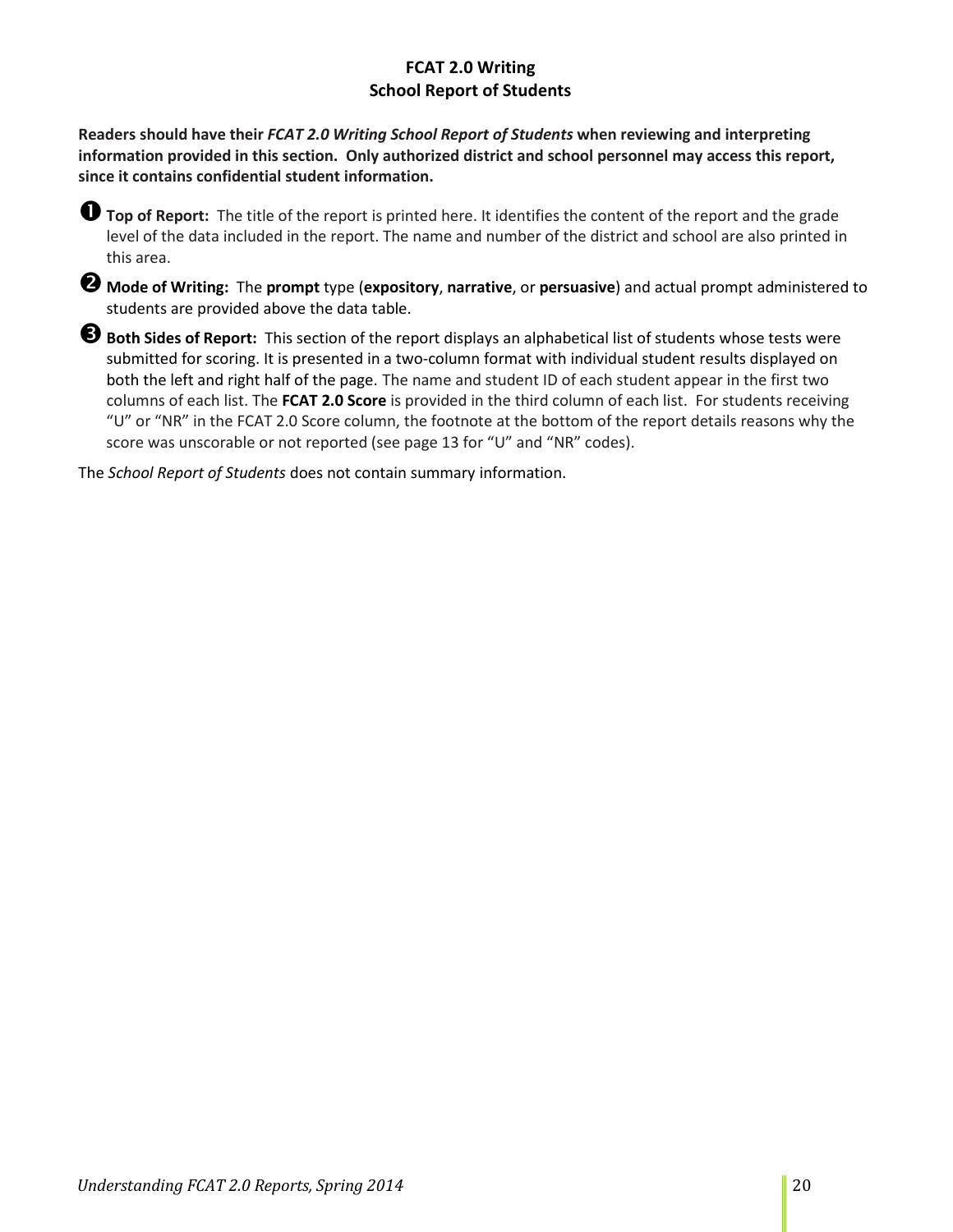## **FCAT 2.0 Reading and Mathematics State and District Reports of Results**

<span id="page-20-0"></span>**Readers should have one of the following FCAT 2.0 Reading or Mathematics reports when reviewing and interpreting information provided in this section:** *District Report of Schools***,** *District Summary***,** *State Report of Districts***, and/or** *State Summary***. These reports are formatted similarly.** 

**Top of Reports:** The title of the report is printed here identifying the **subject area** of the report; the *District Report of Schools* and *State Report of Districts* provide the grade level of the data included in the report. The name and number of the district are also printed in this area on district-level reports.

**Left Side of Reports:** Identifying information for the district or school is provided in the first column. On the *District Summary* and *State Summary*, the grade level for the data is provided in this column as well. The number of students tested appears in the second column of all reports. The **Mean Developmental Scale Score (DSS)** is provided in the third column. The "Percentage Passing" column only appears on the FCAT 2.0 Reading reports of results for grade 10 and Retake students and indicates the percentage of students who earned a passing score. For students entering grade 9 in the 2010-11 school year and after, the passing score for high school graduation is the minimum **scale score** in **Achievement Level** 3; therefore, the passing score on the Grade 10 FCAT 2.0 Reading report is 245 or above. Students who entered grade 9 in the 2009-10 school year or prior must earn a passing score that is equivalent to or higher than a Grade 10 FCAT Reading Score of 1926 (scale score of 300); therefore, the passing score for these students is 241 or above. The "Percentage Passing" column on the FCAT 2.0 Reading Retake report includes the passing rate of students eligible to use the alternative passing score. On the *FCAT 2.0 Reading State* and *District Summary Reports*, "NA" appears in the "Percentage Passing" column for grades 3-9 to indicate that passing information for these reports was not applicable at the time the templates were developed. On January 21, 2014, the State Board of Education established passing scores for all FCAT 2.0 assessments, as required by Section 1008.22(3)(d)3., Florida Statutes. Although state law does not require students in grades 4-9 to pass FCAT 2.0 for student progression or graduation purposes, each district has its own student progression plan that may include the use of these passing scores.

**Percentage in Each Achievement Level:** This section of the report indicates the percentage of students who scored within each **Achievement Level**, as well as the percentage of students scoring in Achievement Levels 3–5, since the percentage of students scoring at or above satisfactory is necessary for accountability reporting. The **DSS** range for each Achievement Level is provided in the header of the *District Report of Schools* and *State Report of Districts*. Tables providing the DSS ranges for the Achievement Levels for each grade and subject are provided at the bottom of the *District Summary* and *State Summary*.

**Mean Points Earned by Content Area:** The first row of information shown in this section provides the "**Points Possible**" for each **content area**, or **reporting category**, which varies by subject and grade level. The other information in this section varies depending on the report:

- The *District Report of Schools* displays **mean points earned** by school.
- The *State Report of Districts* displays mean points earned by district.
- The *District Summary* displays district- and state-level mean points earned, grouped by grade level.
- The *State Summary* displays state-level mean points earned, grouped by grade level.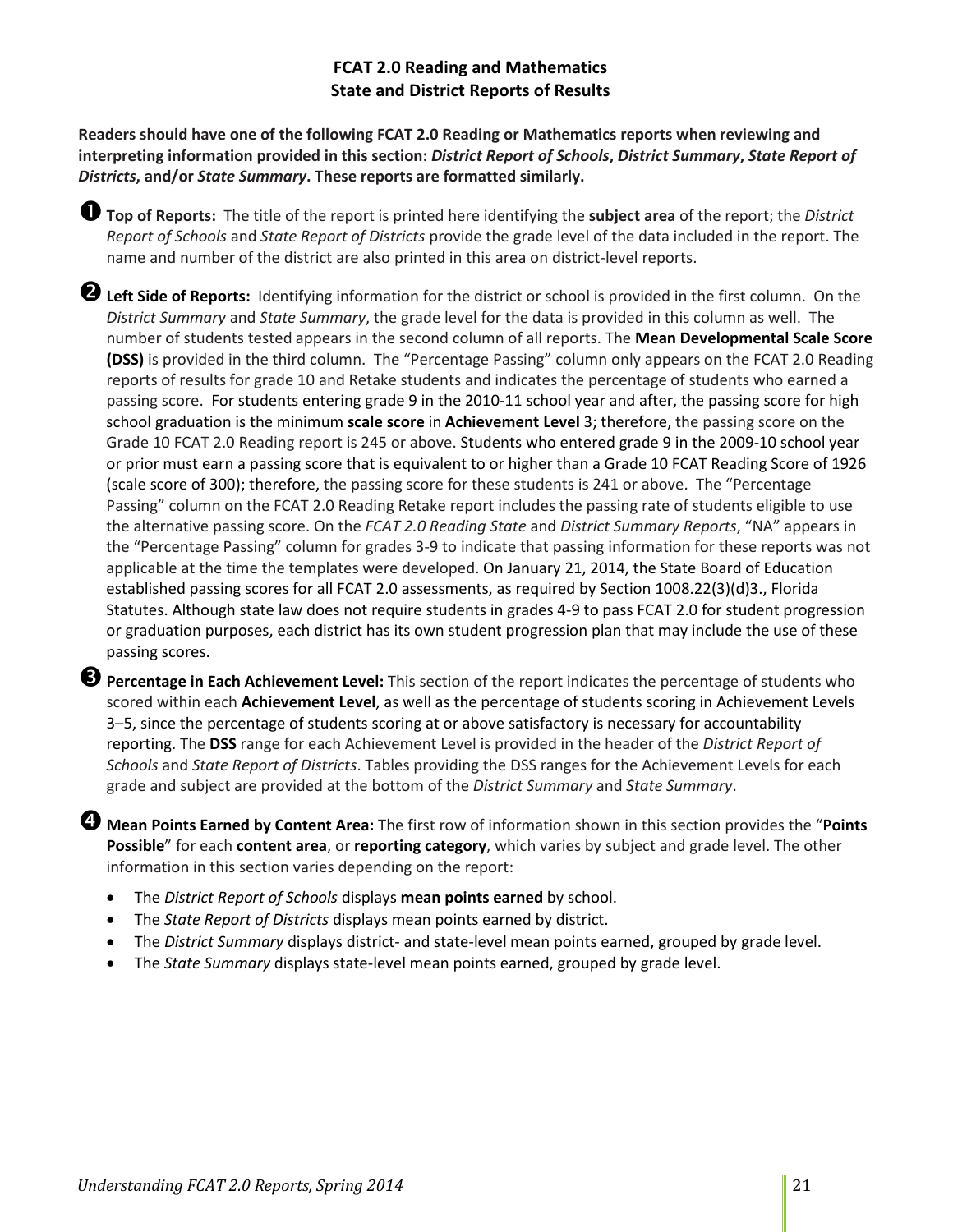## **FCAT 2.0 Science State and District Reports of Results**

<span id="page-21-0"></span>**Readers should have one of the following FCAT 2.0 Science reports when reviewing and interpreting information provided in this section:** *District Report of Schools***,** *District Summary***,** *State Report of Districts***, and/or** *State Summary***. These reports are formatted similarly.** 



**Left Side of Reports:** Identifying information for the district or school is provided in the first column. On the *District Summary* and *State Summary*, the grade level for the data is provided in this column. The number of students tested appears in the second column of all reports. The **Mean Scale Score** is provided in the third column.

**Percentage in Each Achievement Level:** This section of the report indicates the percentage of students who scored within each **Achievement Level**, as well as the percentage of students scoring in Achievement Levels 3–5, since the percentage of students scoring at or above satisfactory is necessary for accountability reporting. The FCAT 2.0 **Scale Score** range for each Achievement Level is provided in the header of the *District Report of Schools* and *State Report of Districts*. Tables providing the FCAT 2.0 Scale Score ranges for the Achievement Levels for each grade are provided at the bottom of the *District Summary* and *State Summary*.

**Mean Points Earned by Content Area:** The first row of information shown in this section provides the "**Points Possible**" for each **content area**, or **reporting category**, which varies by grade level. The other information in this section varies depending on the report:

- The *District Report of Schools* displays **mean points earned** by school.
- The *State Report of Districts* displays mean points earned by district.
- The *District Summary* displays district- and state-level mean points earned, grouped by grade level.
- The *State Summary* displays state-level mean points earned, grouped by grade level.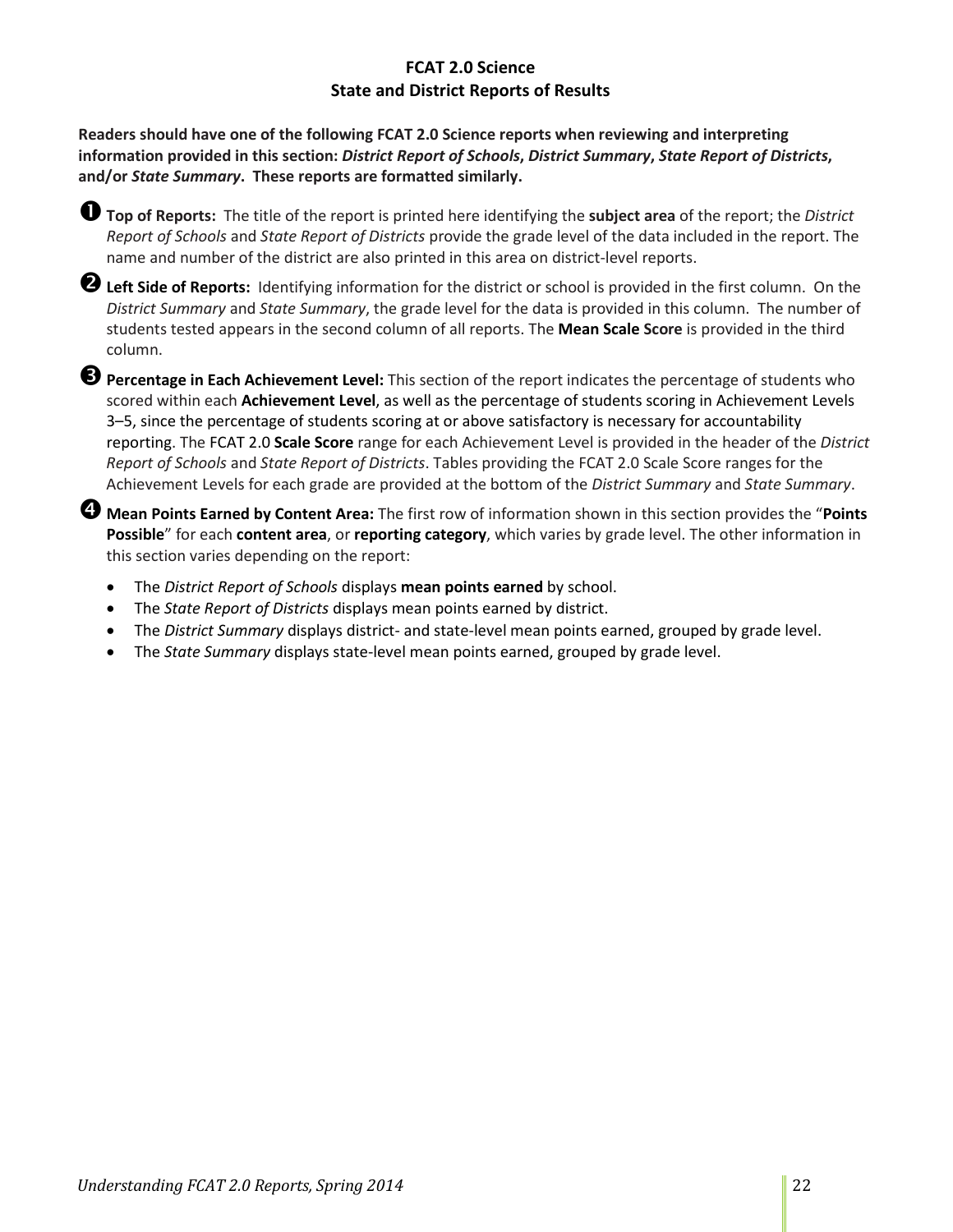## **FCAT 2.0 Writing State and District Reports of Results**

<span id="page-22-0"></span>**Readers should have one of the following FCAT 2.0 Writing reports when reviewing and interpreting information provided in this section:** *District Report of Schools***,** *District Summary***,** *State Report of Districts***, and/or** *State Summary***. These reports are formatted similarly.** 



**Left Side of Reports:** Identifying information for the district or school is provided in the first column. On the *District Summary* and *State Summary*, the grade level for the data is provided in this column as well. The number of students tested appears in the second column. The **mode of writing** (**narrative**, **expository**, or **persuasive**) appears in the third column of the *District Summary* and *State Summary*. The **Mean FCAT 2.0 Score** is provided in the next column.

**Percentage and Number of Students Earning Each Score Point:** This section of the report indicates the percentage and number of students who scored at each score point on the 1.0 through 6.0 **score scale**, including the percentage and number of students scoring half-point scores. Two trained scorers score each response using the FCAT 2.0 Writing holistic **rubric**. Although only whole number scores (1.0 through 6.0) are assigned, scores from two scorers are averaged and half points can occur. For example, when a response receives scores of 3.0 and 4.0, the final score is 3.5. Very few responses (less than one percent) are identified as unscorable on this report.

**Right Side of Reports:** The "Percentage and Number Earning Score Points" section provides the percentage and number of students scoring at 3.5 and above.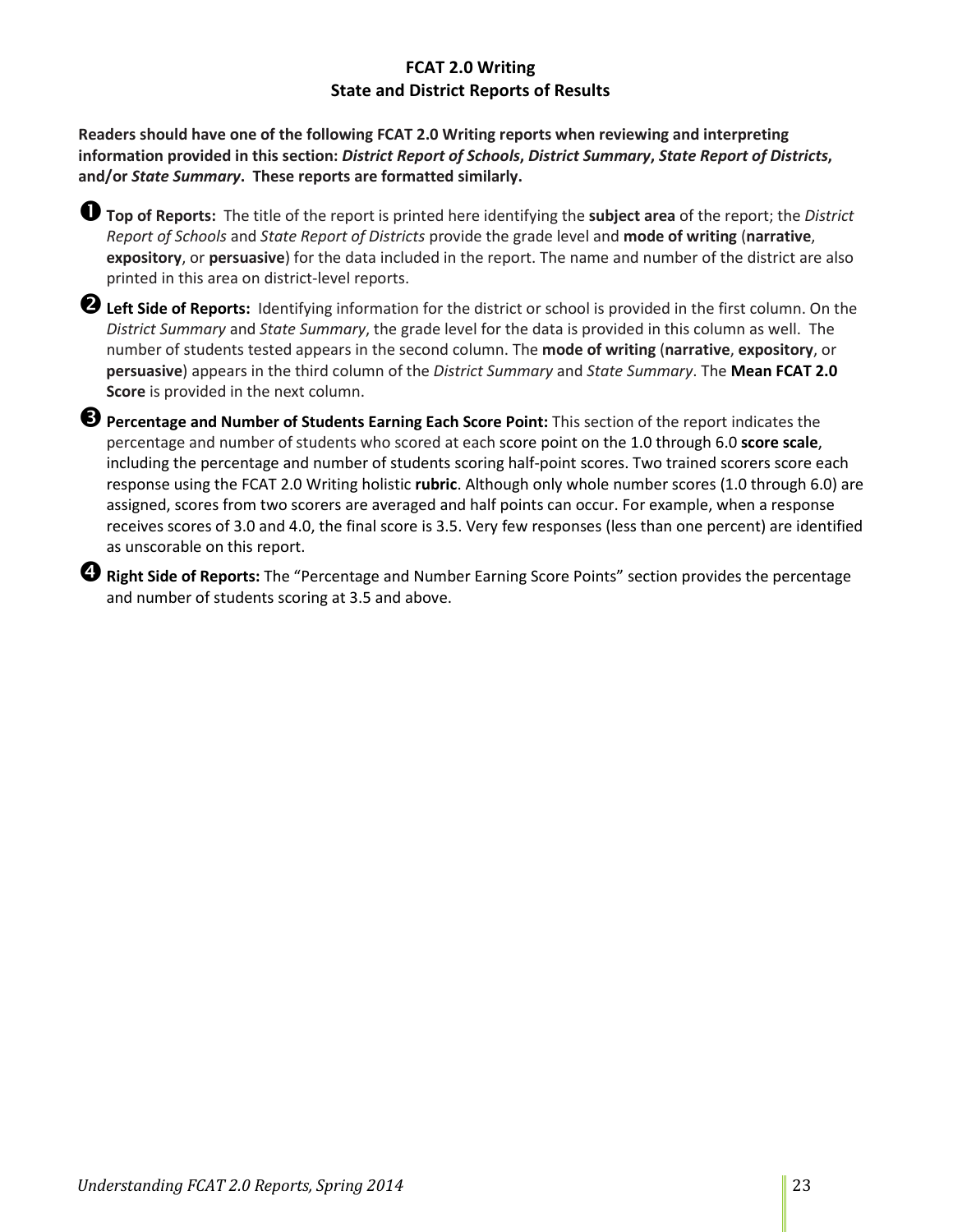## <span id="page-23-0"></span>*FCAT 2.0 Content Areas*

The content of each FCAT 2.0 Reading, Mathematics, and Science assessment is organized by **reporting categories** that are used for test design, scoring, and reporting purposes. Reporting categories group the assessed student knowledge and skills, or **benchmarks**, into broad **content areas**. In reading, students build upon fundamental reading skills as they progress from grade to grade; therefore, the same reporting categories organize the reading skills assessed by FCAT 2.0 Reading for all grade levels. The difficulty of the concepts assessed on FCAT 2.0 Science progresses systematically from grade 5 to grade 8. In mathematics, because students are introduced to new skill sets as they progress from grade to grade, reporting categories vary by grade level. The content assessed by FCAT 2.0 Writing is not organized by reporting categories; see page 9 for information about the four writing elements (focus, organization, support, and conventions) and criteria used to evaluate FCAT 2.0 Writing responses.

## **FCAT 2.0 Reading Reporting Categories**

<span id="page-23-1"></span>FCAT 2.0 Reading measures student achievement of the *Next Generation Sunshine State Standards* in reading and literature. For grades 3-10, FCAT 2.0 Reading consists of **selected-response items** that assess students' comprehension of various types of reading selections.

For all grade levels tested, FCAT 2.0 Reading assesses what students know and are able to do in the broad **reporting categories** listed below. The difficulty of the concepts assessed on FCAT 2.0 Reading progresses systematically from grade to grade, as does the complexity of the text presented to the student at each grade level.

## **Grades 3-10**

- **Vocabulary** Students use multiple strategies to determine the meaning of grade-appropriate vocabulary words.
- **Reading Application** Students use a variety of strategies to comprehend text suitable for the grade level.
- **Literary Analysis: Fiction and Nonfiction** Students identify, analyze, and apply knowledge of the elements of a variety of literary texts, both fiction and nonfiction.
- **Informational Text and Research Process** Students comprehend and interpret informational text from a variety of sources.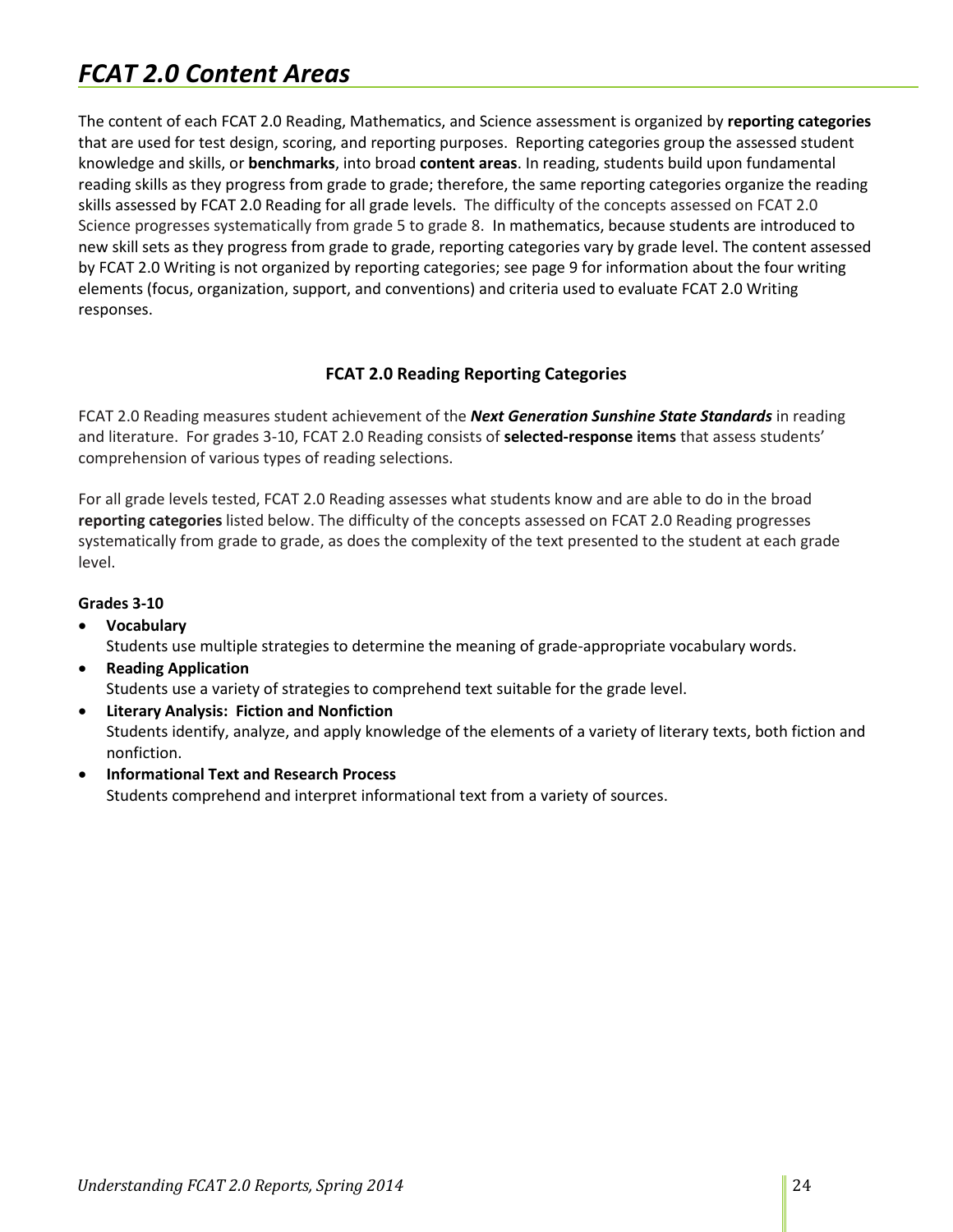## **FCAT 2.0 Mathematics Reporting Categories**

<span id="page-24-0"></span>FCAT 2.0 Mathematics measures student achievement of the *Next Generation Sunshine State Standards* in mathematics. For grade 3, FCAT 2.0 Mathematics includes only **selected-response items**; for grades 4–8, FCAT 2.0 Mathematics includes both **gridded-response** and selected-response items.

For all grade levels tested, FCAT 2.0 Mathematics assesses what students know and are able to do in the broad **reporting categories** listed below. The difficulty of the concepts assessed on FCAT 2.0 Mathematics progresses systematically from grade to grade, as does the complexity of the numerals and mathematical operations included at each grade level.

## **Grade 3**

## • **Number: Operations, Problems, and Statistics**

Students use number concepts and computation skills to solve real-world problems; create, analyze, and represent patterns and relationships; and construct and analyze data displays and graphs.

• **Geometry and Measurement** Students describe and analyze properties of two-dimensional shapes, including symmetry and congruence; solve problems related to perimeter; and measure objects and tell time.

## • **Number: Fractions**

Students use models to represent fractions and equivalent fractions, including fractions greater than one; and compare and order fractions.

## **Grade 4**

• **Number: Operations and Problems**

Students use number concepts and computation skills to solve real-world problems; and analyze patterns and relationships using expressions, equations, and visual representations.

- **Geometry and Measurement** Students determine the area of two-dimensional shapes; classify angles and identify the results of transformations; and use spatial reasoning to solve geometric problems.
- **Number: Base 10 and Fractions** Students identify and estimate decimals; relate fractions, decimals, and percents; and compare and order fractions and decimals.

## **Grade 5**

• **Number: Base Ten and Fractions**

Students divide multi-digit whole numbers, including solving real-world problems; and add and subtract decimals, fractions, and mixed numbers.

- **Geometry and Measurement** Students analyze shapes and solve problems related to area, surface area, and volume; compare units of measure within the same system of measurement; and identify ordered pairs on a coordinate plane.
- **Expressions, Equations, and Statistics** Students simplify expressions and use properties of equality to solve equations and real-world problems; and analyze graphs appropriate to the context of the situation.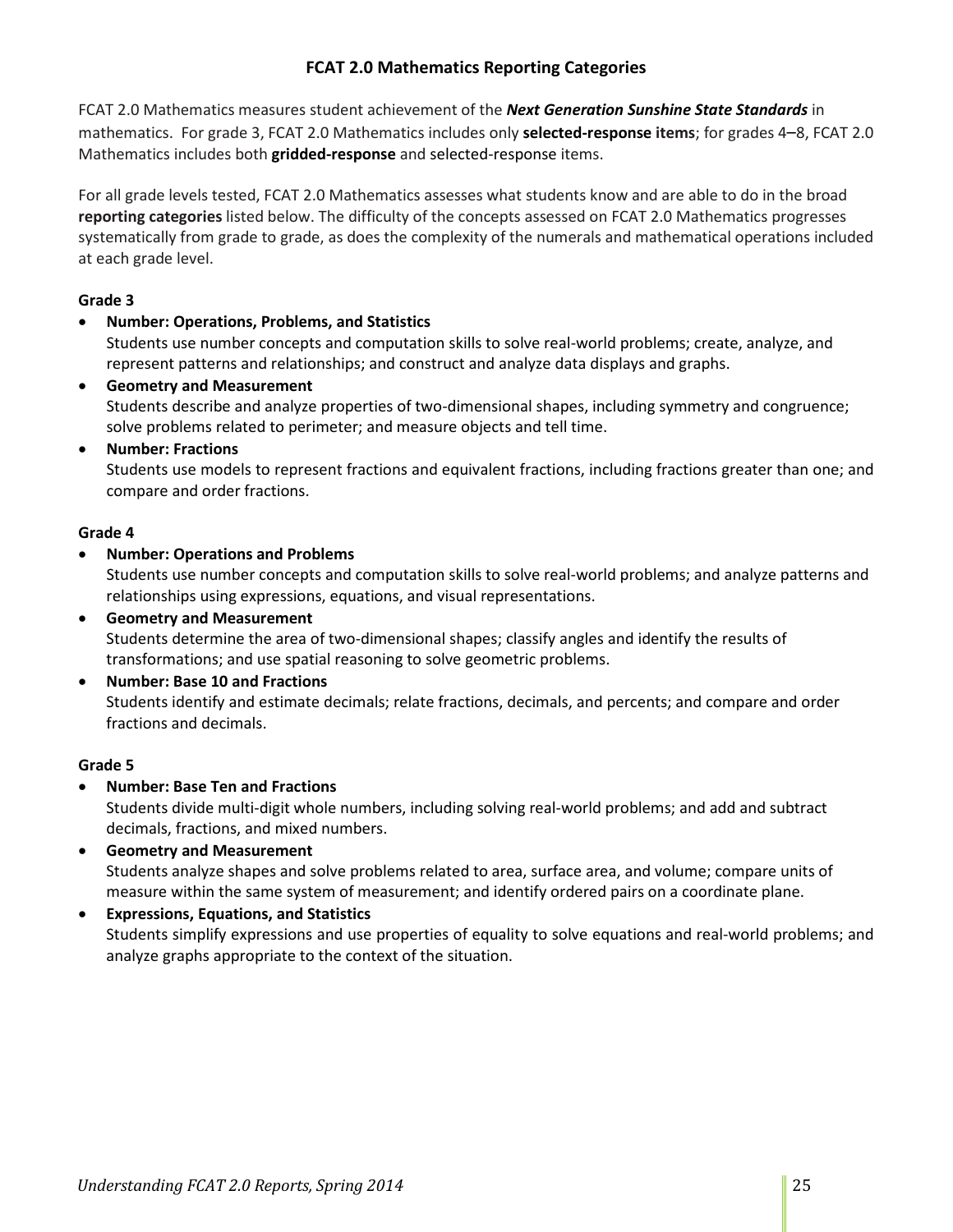## **Grade 6**

• **Fractions, Ratios, Proportional Relationships, and Statistics**

Students multiply and divide fractions and decimals, and solve real-world problems involving percents, ratios, and rates; and analyze and determine measures of central tendency and variability.

- **Expressions and Equations** Students evaluate expressions, equations, and inequalities; and use algebraic notation to describe linear functions and simple relations.
- **Geometry and Measurement** Students analyze and solve problems involving perimeter, area of two-dimensional composite figures, and the volume of prisms.

#### **Grade 7**

## • **Geometry and Measurement**

Students solve problems involving the transformation of figures on a coordinate plane; determine the volume and surface area of three-dimensional figures; and compare and convert units of measure.

- **Ratios and Proportional Relationships** Students solve problems using ratios and apply proportional relationships to real-world and mathematical situations.
- **Number: Base Ten**

Students solve real-world problems using operations on all rational numbers and use different strategies to solve linear equations.

• **Statistics and Probability**

Students analyze graphs and make generalizations from population samples; and determine and use probability to make predictions.

#### **Grade 8**

- **Expressions, Equations, and Functions** Students analyze and represent linear functions to solve linear equations and systems of linear equations; and solve and graph inequalities.
- **Geometry and Measurement** Students analyze two- and three-dimensional figures by using distance and angle; and compare and convert units of measure.
- **Number: Operations, Problems, and Statistics** Students solve real-world problems using operations on real numbers; and analyze and summarize data sets.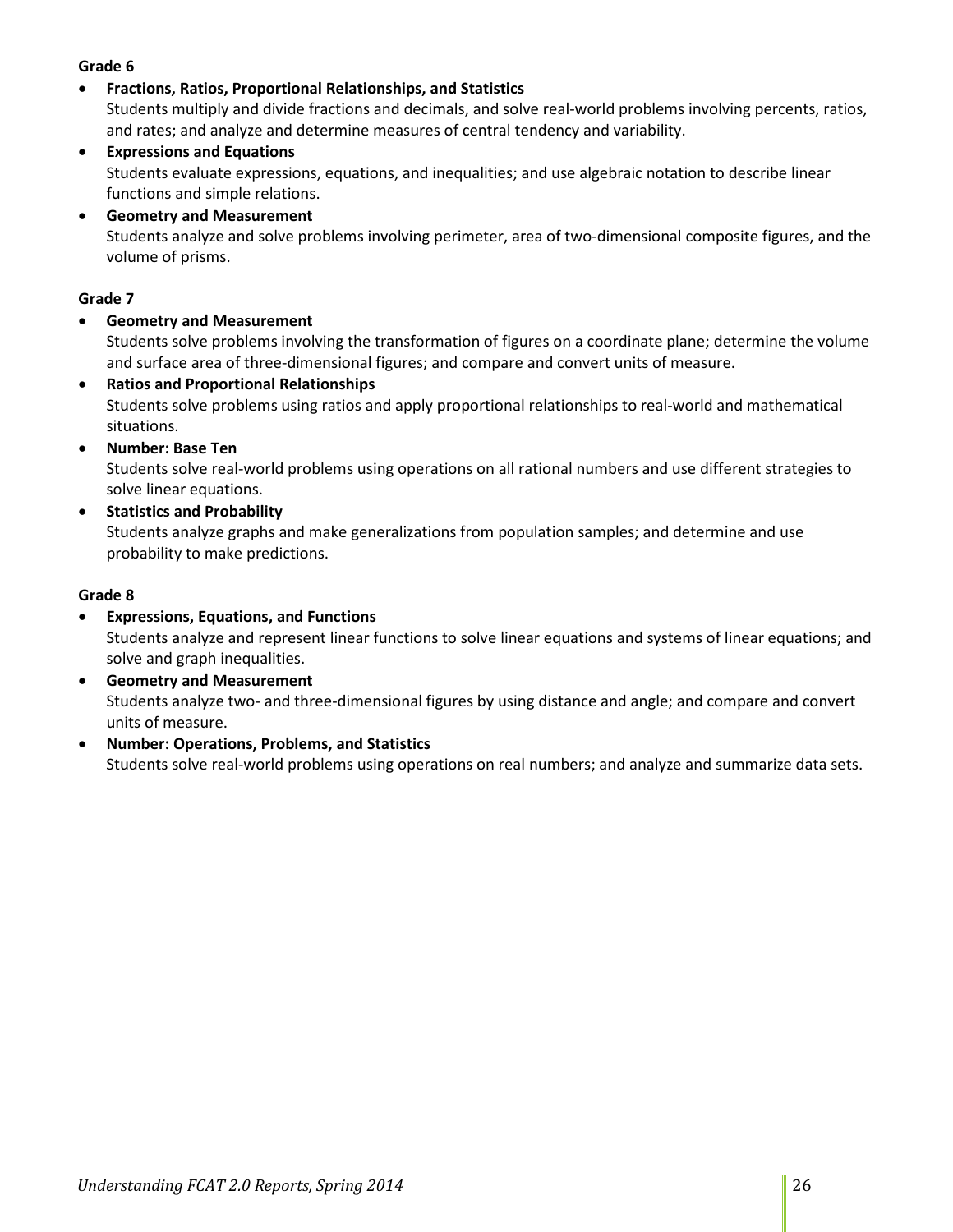## **FCAT 2.0 Science Reporting Categories**

<span id="page-26-0"></span>FCAT 2.0 Science measures student achievement of the *Next Generation Sunshine State Standards* in science. For grades 5 and 8, the FCAT 2.0 Science assessment includes only **selected-response items**.

For both grade levels tested, FCAT 2.0 Science assesses what students know and are able to do in the broad **reporting categories** listed below. The difficulty of the concepts assessed on FCAT 2.0 Science progresses systematically from grade 5 to grade 8.

## **Grade 5**

## • **Nature of Science**

Students evaluate investigations and experiments; organize data; identify the control group in an experiment; interpret data and analyze information; and distinguish between observations and opinions.

• **Earth and Space Science**

Students distinguish among objects in our Solar System; identify categories of rocks and characteristics of minerals; differentiate between physical weathering and erosion; identify characteristics associated with different climate zones; and identify factors that affect weather.

#### • **Physical Science**

Students identify basic forms of energy; identify familiar forces; trace the conversion of electric energy into other forms of energy; and distinguish relationships among mass, force, and motion.

## • **Life Science**

Students identify the function of human body organs; compare life cycles of Florida plants and animals; identify adaptations in animals and plants that allow them to survive; and trace energy through a food chain.

#### **Grade 8**

#### • **Nature of Science**

Students identify test and outcome variables in an experiment; differentiate between experiments and investigations; analyze information to make inferences or predictions; differentiate between replication and repetition; and distinguish between theories and laws.

## • **Earth and Space Science**

Students relate the positions of the Sun, Moon, and Earth that result in tides, moon phases, and eclipses; identify Earth changes due to weathering, erosion, and plate tectonics; and recognize that the Sun's energy influences global atmospheric patterns.

#### • **Physical Science**

Students classify substances by physical properties; differentiate between physical and chemical change; distinguish between kinetic and potential energy; and differentiate contact forces and forces acting at a distance.

## • **Life Science**

Students identify functions of the human body systems; classify organisms; identify ways genetic variation contributes to the scientific theory of evolution; determine probabilities for genotypic and phenotypic combinations; and distinguish relationships among organisms in a food web.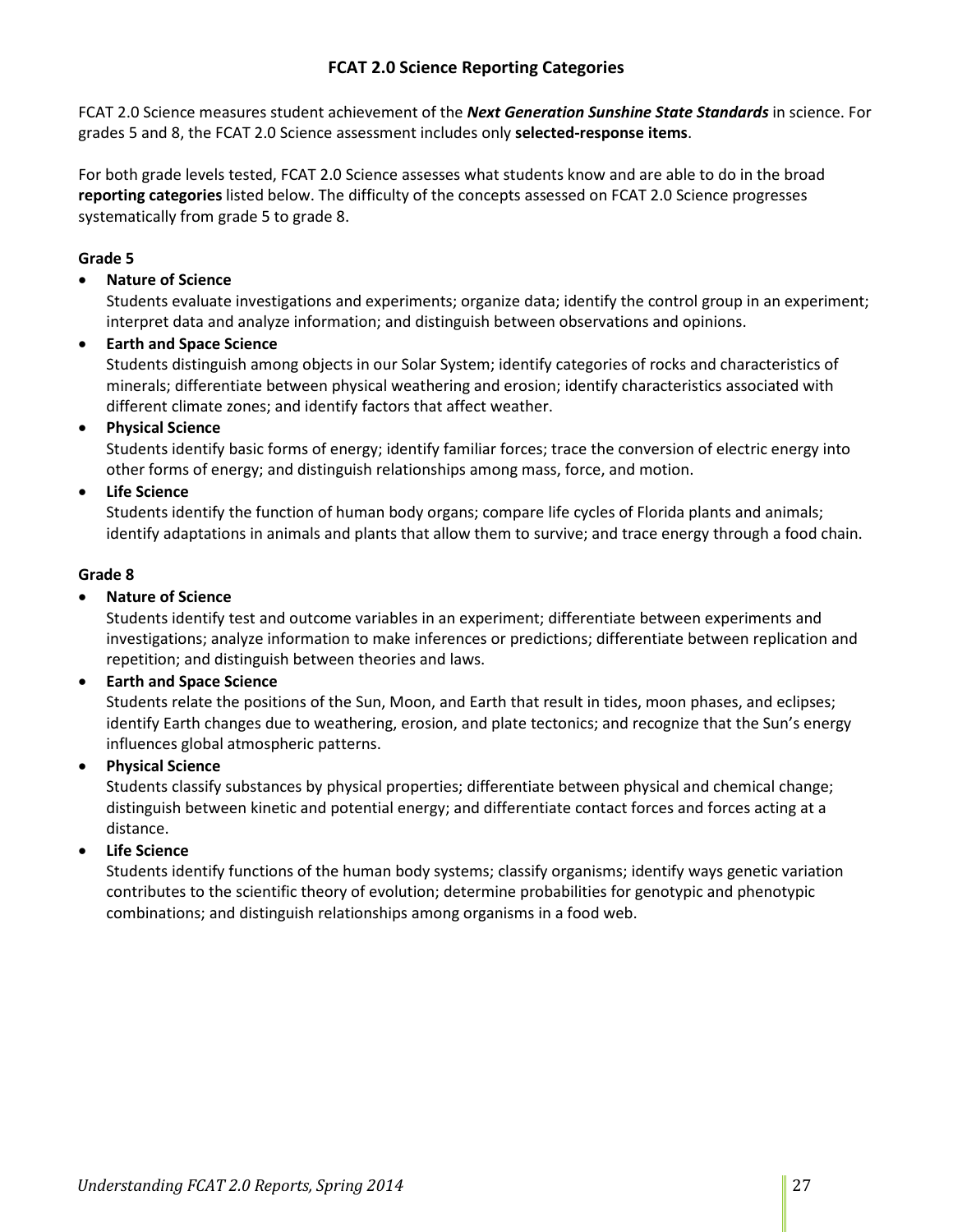## <span id="page-27-0"></span>*Glossary*

Note: Terms defined in this glossary that have been cross-referenced appear in **bold text** the first time they are referenced in a definition other than their own.

**Achievement Levels**—Five categories of achievement that represent the success students demonstrate with the content assessed. The Achievement Levels are helpful in interpreting what a student's score represents. Achievement Levels range from 1 to 5, with Level 1 being the lowest and Level 5 being the highest. Achieving a score in Level 3 or higher is considered satisfactory. Beginning with the 2013-14 school year, the minimum score in Achievement Level 3 is the passing score for each assessment.

**Benchmark**—A specific statement that describes what students should know and be able to do. The benchmarks are part of the **Next Generation Sunshine State Standards**.

**CBT Tools**—Tools available to students in the **computer-based testing** platform. CBT tools vary slightly depending on the **subject area**. The FCAT 2.0 CBT tools provided on all computer-based tests are as follows: highlighter, eraser, eliminate-choice, review, and help. FCAT 2.0 Reading also has a notepad, and FCAT 2.0 Mathematics has a straightedge and reference sheet. Students may use these tools at any time during the assessment.

**Computer-Based Practice Test**—Students participate in a practice test session at school that demonstrates the tools and **item** types they will see on the actual assessment. The practice test is delivered through an **Electronic Practice Assessment Tool (ePAT)**, which mimics the software the students will use on the day of testing. This practice test is not intended to be a predictor of performance on the assessment. Students may practice on their own by accessing the appropriate ePAT at [www.FLAssessments.com/ePAT.](http://www.flassessments.com/ePAT)

**Computer-Based Testing (CBT)**—Several Florida statewide assessments are now being administered using a computer-based format. In 2014, Grades 6–10 FCAT 2.0 Reading, Grades 5 and 6 FCAT 2.0 Mathematics, and the FCAT 2.0 Reading Retake are given in a computer-based format, with paper-based accommodations offered for eligible students. When testing on the computer, students make their answer choices using the mouse or keyboard, and they may use various **CBT tools**, such as the eliminate-choice tool or the review tool, as they work. Once they have completed the test, they submit their answers electronically. Before exiting the test and submitting their responses, students are taken to a screen that identifies questions that are answered, unanswered, and marked for review.

## **Content Area**—See **Reporting Category**.

**Content Area Scores**—The actual number of questions answered correctly within each **reporting category** of FCAT 2.0 Reading, Mathematics, and Science. For example, the content area scores are reported for the following reporting categories for Grade 3 FCAT 2.0 Mathematics: *Number: Operations, Problems, and Statistics; Geometry and Measurement; and Number: Fractions*. Content area scores are also referred to as raw scores.

**Developmental Scale Score (DSS)**—A type of **scale score** used to determine a student's annual progress from grade to grade. During the fall of 2011, a vertical scaling study was conducted so that performance can be compared across all grade levels as it was for the FCAT. The DSS scale for FCAT 2.0 Reading ranges from 140 to 302 across grades 3-10, and the DSS scale for FCAT 2.0 Mathematics ranges from 140 to 298 across grades 3-8. On the *FCAT 2.0 Reading and Mathematics Parent and Student Reports*, the DSS is called the **FCAT 2.0 Score**.

**DSS Change**—A calculation made by the subtraction of the prior year's **Developmental Scale Score (DSS)** from the year of interest's DSS, which yields the amount of change across the two years, e.g., 2014 DSS – 2013 DSS = DSS Change. This number can be large for students who move from a low **Achievement Level** 1 score to a low Achievement Level 2 score, or it may be small for a student who maintains a high score in Achievement Level 4. The DSS Change can be understood best when also considering the Achievement Level scores for the two years.

**Electronic Practice Assessment Tool (ePAT)** —See **Computer-Based Practice Test**.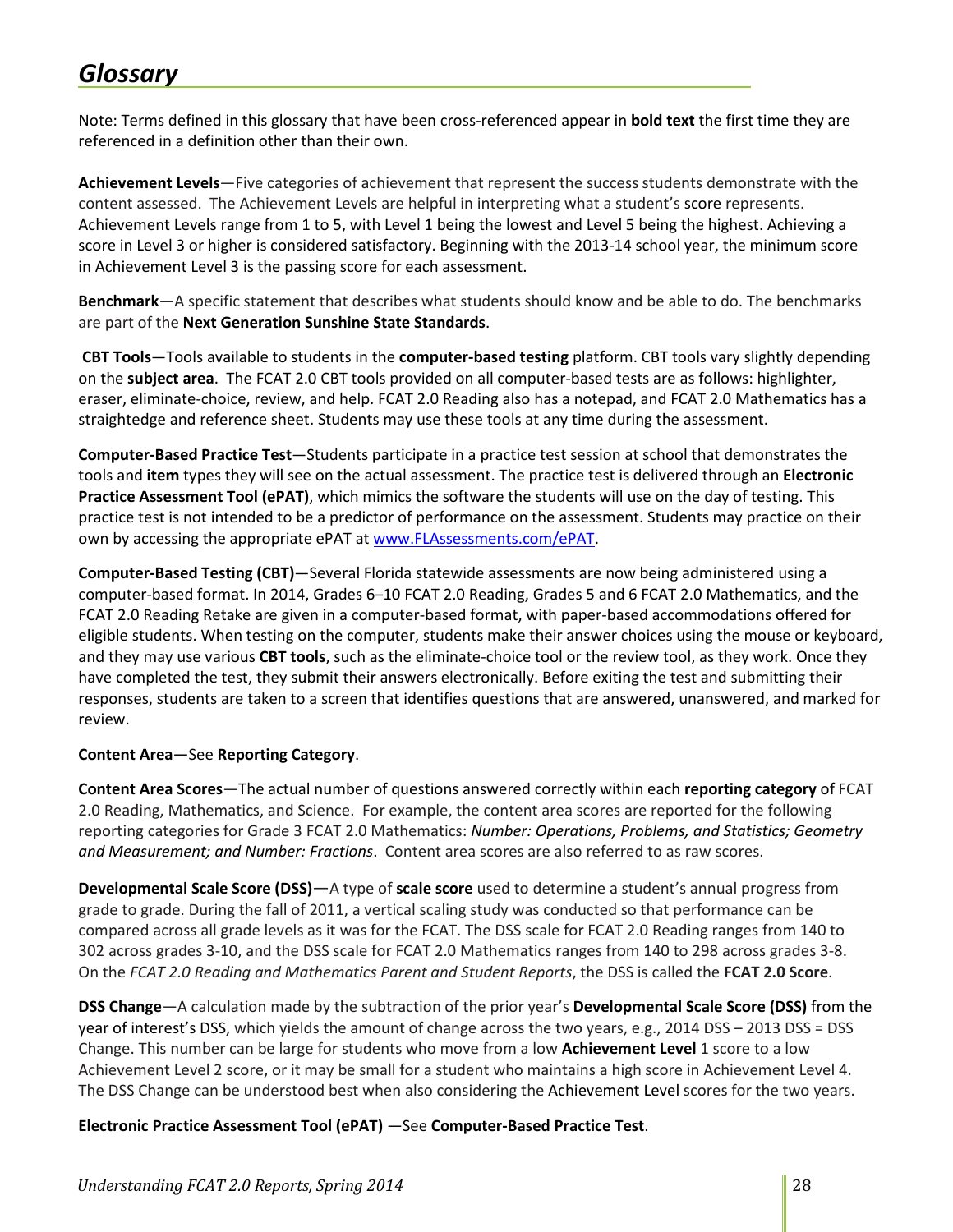**Equipercentile Linking Method**—For the first year administered, **FCAT 2.0 Scores** were linked to the existing FCAT **score scale** through the equipercentile linking method. By this method, 2011 FCAT 2.0 Reading and Mathematics scores were linked to 2010 FCAT Reading and Mathematics scores and 2012 FCAT 2.0 Science scores were linked to 2011 FCAT Science scores at the same **percentile rank**. During the transition year to FCAT 2.0 for each assessment, this linking method allowed FCAT 2.0 scores to be reported as **FCAT Equivalent Scores** (**FCAT Equivalent Scale Scores**, which range from 100–500, and **FCAT Equivalent DSS**, which range from 86–3008 across grades 3–10 and show a student's annual progress from grade to grade).

**Expository Writing**—Writing that gives information, explains why or how, clarifies a process, or defines a concept. In FCAT 2.0 Writing, students in grades 4, 8, and 10 may be assigned **prompts** that are intended to result in expository writing.

**FCAT 2.0 Score**—The FCAT 2.0 Scores reported for Science are **scale scores**, and the FCAT 2.0 Scores reported for Reading and Mathematics are **Developmental Scale Scores (DSS)** that provide a way for parents to track their student's annual academic progress from grade to grade. The FCAT 2.0 Scores reported for Writing are scores points reported on a scale of 1.0 to 6.0.

**FCAT Equivalent Developmental Scale Score (DSS)**—A type of **scale score** used in 2011 to determine a student's annual progress from grade to grade. The FCAT Equivalent DSS scale for the 2011 FCAT 2.0 Reading and Mathematics assessments used the existing FCAT scale ranging from 86–3008 across grades 3–10. These scores were linked to the existing FCAT **score scale** through the **equipercentile linking method**. The scores were reported in this way to maintain consistent student expectations during the transition year. The 2011 FCAT Equivalent DSS have been converted to the FCAT 2.0 **DSS** on the 2013 FCAT 2.0 reports that provide historical scores so that student performance can be shown on the new scale.

**FCAT Equivalent Scale Score**—The 2012 FCAT 2.0 Science and 2011 FCAT 2.0 Reading and Mathematics **scale scores** reported on the existing FCAT scale ranging from 100–500 for each grade level and **subject area**. These scores were linked to the existing FCAT **score scale** through the **equipercentile linking method**. The scores were reported in this way to maintain consistent student expectations during the transition year.

**Fill-In Response**—Test questions that require students to solve a problem for which the answer is numerical. Students will use the keyboard or number pad to type the digits 0-9 or the symbols for a decimal point, fraction bar, or negative sign in the answer boxes. The fill-in response format is used on computer-based tests only. On computer-based tests, students also may grid their answers by clicking on the digits 0-9 or the symbols for a decimal point, fraction bar, or negative sign. In 2013, Grade 5 FCAT 2.0 Mathematics and the FCAT Mathematics Retake included fill-in response questions.

**Gridded-Response**—Test questions that require students to solve a problem for which the answer is numerical. Answers must be written and bubbled into a number grid. The gridded-response question format is used in paperbased FCAT 2.0 Mathematics (grades 4, 7, and 8) assessments and computer-based FCAT 2.0 Mathematics (grades 5 and 6) and FCAT Mathematics Retake assessments.

**Holistic Scoring**—A method of scoring written work that considers the overall quality of the entire work. Rather than focusing on any one aspect of writing, trained scorers consider the integration of the four writing elements (focus, organization, support, and conventions). The FCAT 2.0 Writing **rubrics** for grades 4, 8, and 10 describe the predefined scoring criteria for each score point on a scale of 1.0 (lowest) to 6.0 (highest).

**Items**—Test questions that students are required to answer.

**Mean**—An average of the individual scores that describes the performance of a group of students. The mean is computed by finding the sum of all scores and dividing by the number of scores.

**Median**—A score that identifies the middle value of a group of data. The median is the point at which a group of numbers (scores) is divided in half (50 percent above and below).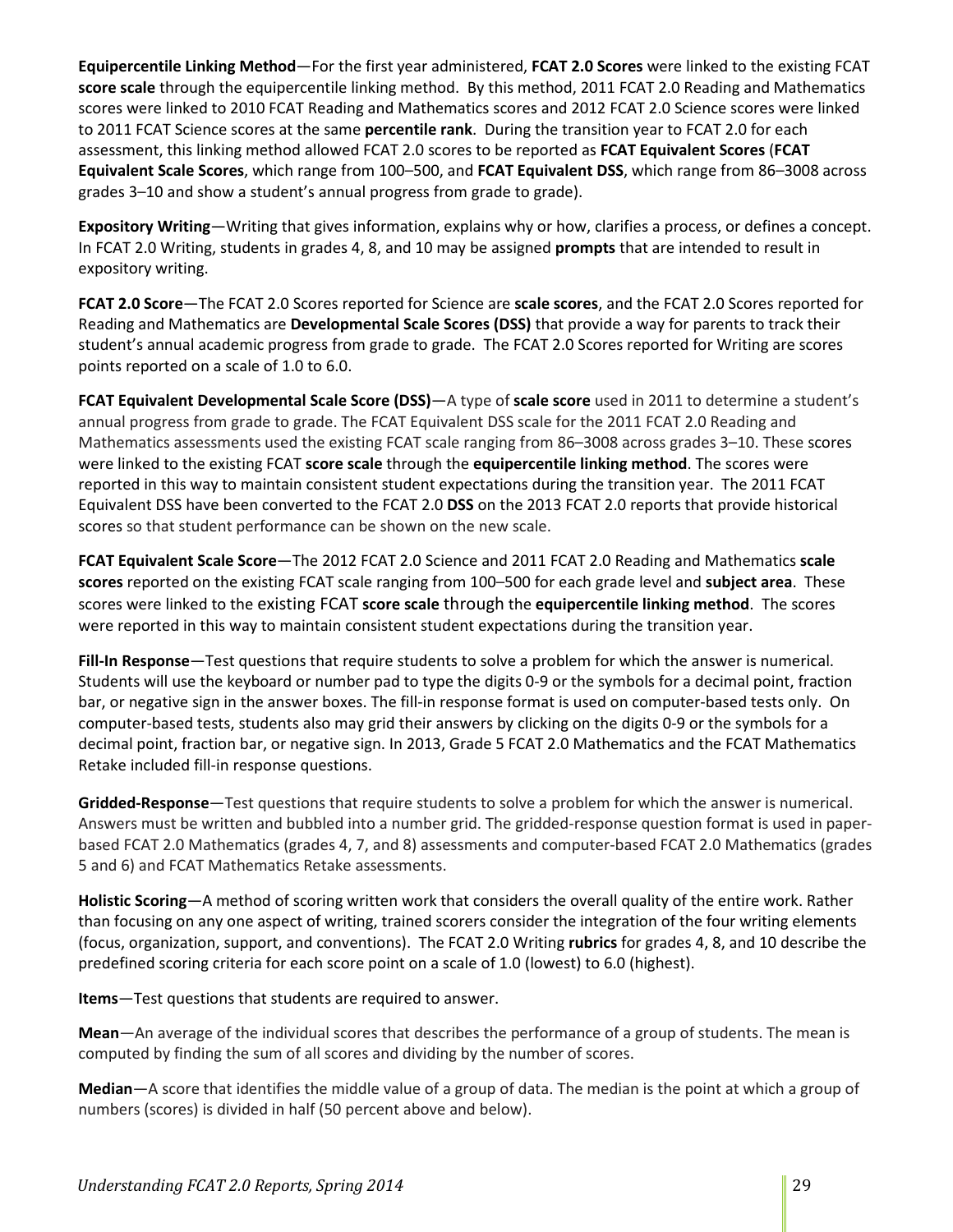**Mode**—The most frequently occurring score in a set of scores. If a distribution of scores is statistically normal, the **mean**, **median**, and mode are the same score.

**Mode of Writing**—The characteristics of written work that describe the purpose of the writing. FCAT 2.0 Writing assesses three modes of writing: **narrative**, **expository**, and **persuasive**.

**Multiple-Choice**—See **Selected-Response**.

**Narrative Writing**—Writing that recounts a personal or fictional experience or tells a story based on a real or imagined event. In FCAT 2.0 Writing, only students in grade 4 may be assigned a **prompt** that is intended to result in narrative writing.

**Next Generation Sunshine State Standards (NGSSS)**—The core content of the curricula taught in Florida. The NGSSS specify the core content knowledge and skills that K-12 public school students are expected to acquire in the **subject areas** of language arts, mathematics, science, social studies, visual and performing arts, physical education, health, and foreign languages. The NGSSS **benchmarks** identify what a student should know and be able to do at each grade level for each subject area.

**Percentile Rank—**The percentile rank is the percentage of scores that fall at or below a given score.

**Persuasive Writing**—Writing that attempts to convince the reader that a point of view is valid or that the reader should take a specific action. In FCAT 2.0 Writing, students in grades 8 and 10 may be assigned **prompts** that are intended to result in persuasive writing.

**Points Earned**— See **Content Area Scores**.

**Points Possible**—The number of "Points Possible" shows the total number of test questions for a **content area**, or **reporting category**, on a test. Each question counts as one point. The number of points possible in a content area may change slightly each year.

**Prompt**— For FCAT 2.0 Writing the student is given an assignment that states the writer's task, including the topic and purpose of the writing. The prompt has two parts: the *writing situation* (presents and clarifies the topic) and the *directions for writing* (guides the student to think about ways to address the topic and achieve the intended purpose for writing).

**Reporting Category**—The assessed student knowledge and skills, or **benchmarks**, are grouped into broad **content areas** called reporting categories. In reading, students build upon fundamental reading skills as they progress from grade to grade; therefore, the same reporting categories organize the reading skills assessed by FCAT 2.0 Reading for all grade levels. The difficulty of the concepts assessed on FCAT 2.0 Science progresses systematically from grade 5 to grade 8. In mathematics, because students are introduced to new skill sets as they progress from grade to grade, reporting categories vary by grade level.

**Rubric**—The scoring guidelines or criteria used to evaluate FCAT 2.0 Writing responses. The rubric describes what is required for each score point on a scale of 1.0 (lowest) to 6.0 (highest).

**Scale Score**—A score used to report results on the entire test. When a student takes FCAT 2.0 Reading, Mathematics, or Science, the student's **content area scores**, which are also called raw scores, are converted to a scale score through an **equating** process. The equating process ensures that the scale scores represent the same level of difficulty each year.

**Score Scale**—The score range used for reporting scores on the entire test for FCAT 2.0 Reading, Mathematics, and Science. For FCAT 2.0 Reading and Mathematics, it is called a developmental score scale because it shows a student's annual progress from grade to grade. The FCAT 2.0 Reading developmental score scale across grades 3 through 10 ranges from 140 to 302; the FCAT 2.0 Mathematics developmental score scale across grades 3 through 8 ranges from 140 to 298; and the FCAT 2.0 Science score scale range for both grades 5 and 8 is 140 to 260.